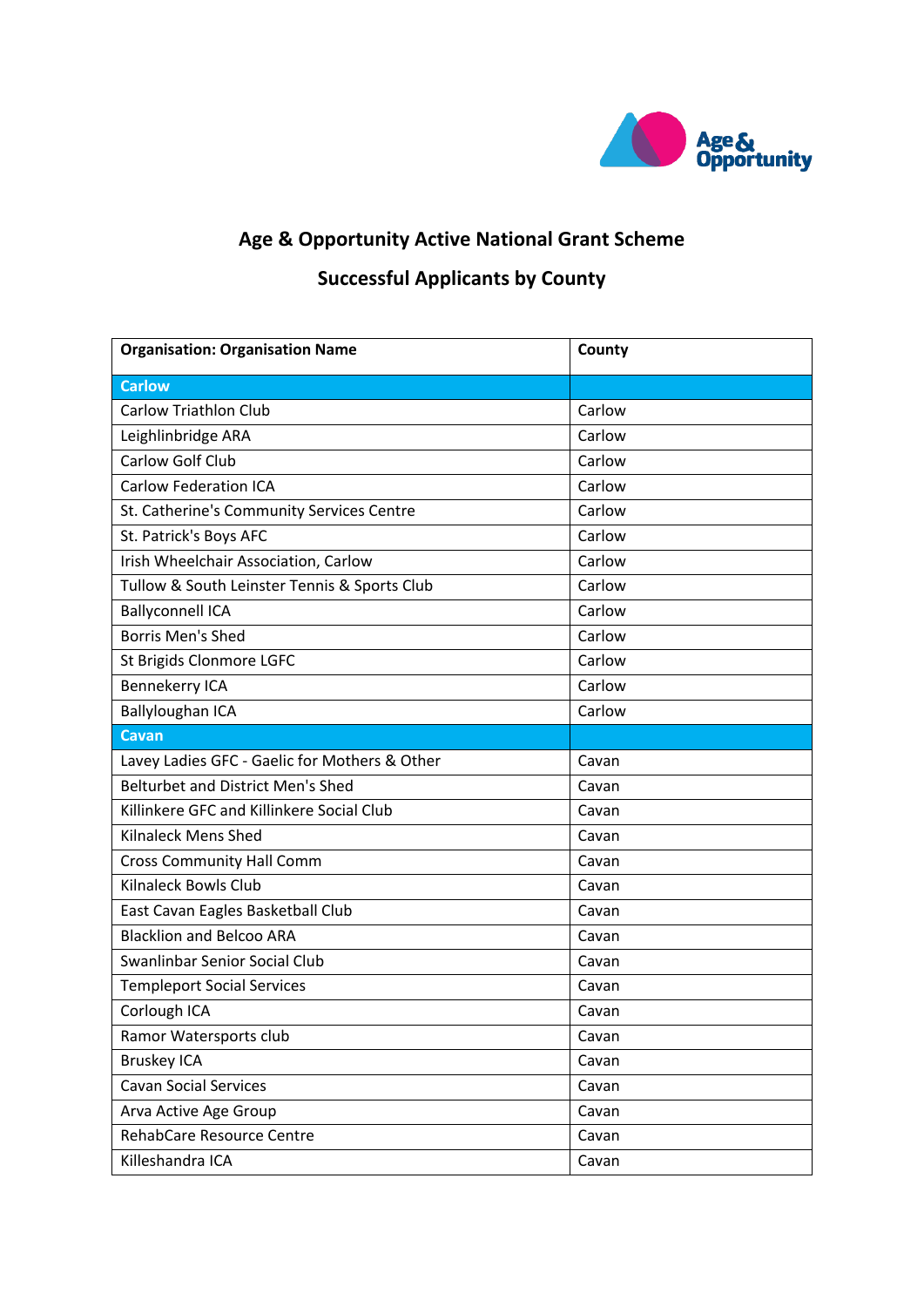| Kingscourt Mens Shed                            | Cavan |
|-------------------------------------------------|-------|
| Cavan Local Sports Partnership                  | Cavan |
| Lough An Leagh ICA                              | Cavan |
| Cross ICA                                       | Cavan |
| Cavan ICA                                       | Cavan |
| Laragh Senior Social Club                       | Cavan |
| Crosserlough ICA                                | Cavan |
| <b>Active Virginians ARA</b>                    | Cavan |
| Oriel Lodge Social Club                         | Cavan |
| Kildallan ICA                                   | Cavan |
| Drung ICA                                       | Cavan |
| Virginia Men's Shed                             | Cavan |
| Virginia Show Centre Ltd.                       | Cavan |
| Kill ICA (Cavan)                                | Cavan |
| <b>Clare</b>                                    |       |
| Life Fit Weightlifting Club                     | Clare |
| Kilrush Nursing Home                            | Clare |
| <b>Athlunkard House</b>                         | Clare |
| Ennis Hockey Club                               | Clare |
| <b>Gortlomain ICA</b>                           | Clare |
| O'Callaghans Mills GAA Club                     | Clare |
| <b>Kilmihil ARA</b>                             | Clare |
| Tradaree ICA                                    | Clare |
| Burren Sub Aqua Club                            | Clare |
| Fergus ICA Guild                                | Clare |
| Kilrush Cycling Without Age                     | Clare |
| Kilmurry/McMahon ICA                            | Clare |
| Kilmurry Ibrickane/North Clare AC               | Clare |
| Sixmilebridge ICA                               | Clare |
| St. Theresas Nursing Home                       | Clare |
| Ennistymon Parish Project Community Centre Ltd. | Clare |
| Clarecare                                       | Clare |
| Bridgetown ICA                                  | Clare |
| Lisdoonvarna Community Health Facility          | Clare |
| <b>East Clare Paddlers</b>                      | Clare |
| <b>Castleconnell Boat Club</b>                  | Clare |
| Clarecare over 65s Club Ennis                   | Clare |
| Scariff ICA Guild                               | Clare |
| Ogonnelloe Over 50's                            | Clare |
| Cranny ICA                                      | Clare |
| Corofin Older Adult Group                       | Clare |
| Castle Carraig Riding Club                      | Clare |
| Cratloe ICA                                     | Clare |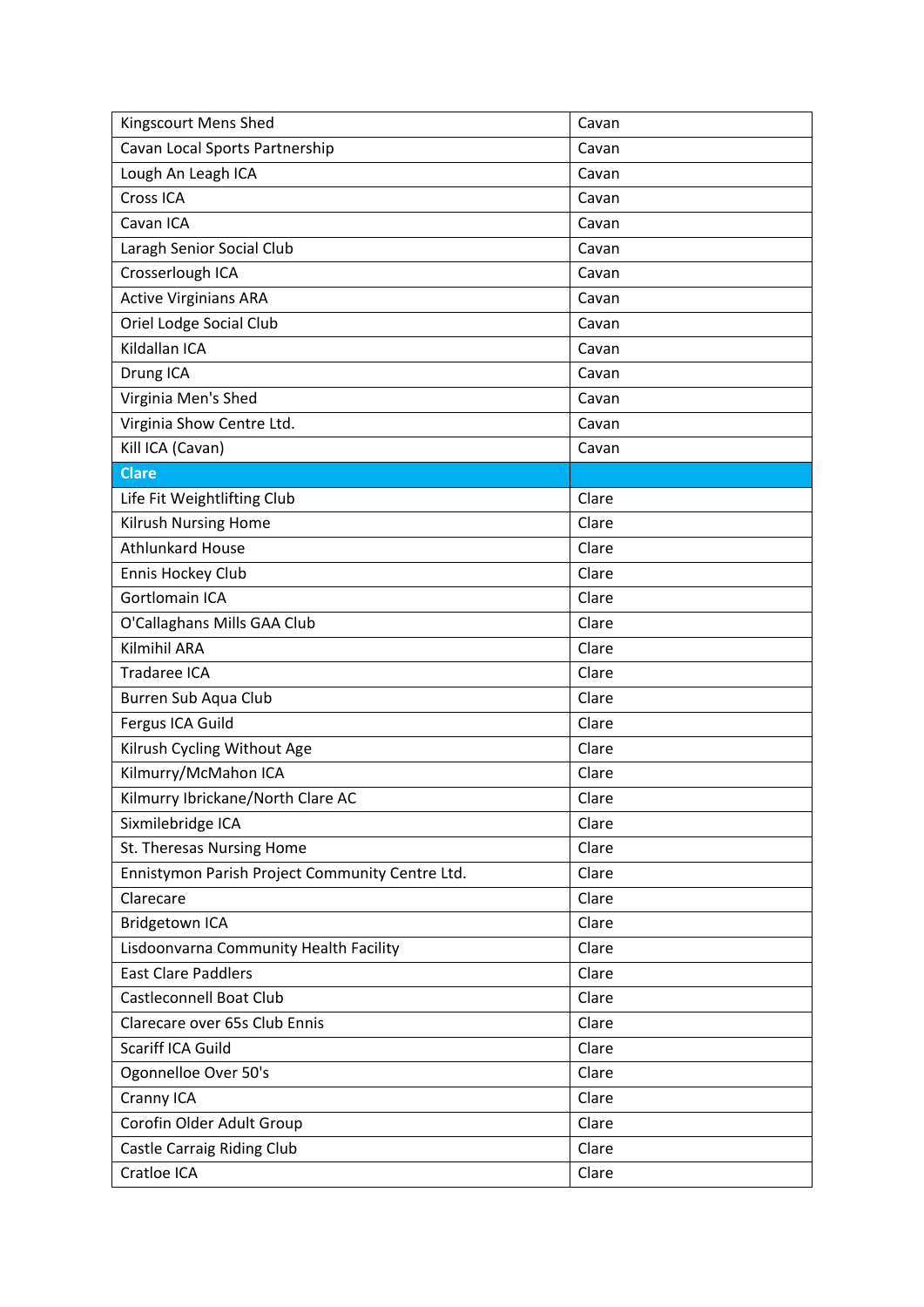| Kilrush Go for Life Group at the West Clare Family Resource | Clare |
|-------------------------------------------------------------|-------|
| <b>Centre Dance</b>                                         | Clare |
| <b>Ballynacally ICA</b><br>Corofin ICA                      |       |
| Doora ICA                                                   | Clare |
|                                                             | Clare |
| <b>Cork</b>                                                 |       |
| <b>Whitechurch Tennis Club</b>                              | Cork  |
| Lisgoold Gaelic 4 Mothers + Others                          | Cork  |
| <b>Tracton Athletes Club</b>                                | Cork  |
| Ard Carrig Resident Association                             | Cork  |
| Irish Wheelchair Association, Cork                          | Cork  |
| Carrigaline Ladies Football Club                            | Cork  |
| Glounthaune Indoor Club                                     | Cork  |
| Kanturk Active Retirement Association                       | Cork  |
| Charleville Golf Club                                       | Cork  |
| Kilmurry ARA                                                | Cork  |
| Inniscarra Sailing & Kayaking Club                          | Cork  |
| Friends of Skibbereen Day Care Centre                       | Cork  |
| Goleen ICA                                                  | Cork  |
| Inch Rovers Gaelic 4 Mothers + Others                       | Cork  |
| Cork Wanderers Hockey Club                                  | Cork  |
| <b>Glengarriff Golf Club</b>                                | Cork  |
| <b>Ballyhooly ICA</b>                                       | Cork  |
| Friends of Bandon Day Care Centre CLG                       | Cork  |
| Kinsale Tennis Club                                         | Cork  |
| St Luke's ICA Guild                                         | Cork  |
| Mahon CDP                                                   | Cork  |
| <b>Mallow Day Care Centre</b>                               | Cork  |
| Tír Na Nóg ARA Kilbrin                                      | Cork  |
| Cork Boat Club                                              | Cork  |
| <b>Buttevant ICA</b>                                        | Cork  |
| Frankfield/Grange ARA                                       | Cork  |
| Cork Sub Aqua Club                                          | Cork  |
| Doneraile ARA                                               | Cork  |
| Glenville GAA Club                                          | Cork  |
| Garrettstown/Old Head Pitch and Putt                        | Cork  |
| Leamlara ICA                                                | Cork  |
| Youghal Lawn Tennis Club Ltd.                               | Cork  |
| Canovee Circle of Friends Group ARA                         | Cork  |
| Kilworth Pitch & Putt Club                                  | Cork  |
| Millstreet Day Care Centre                                  | Cork  |
| Muintir Bhaire Community Council Kilcrohane Gentle Exercsie | Cork  |
| Group                                                       |       |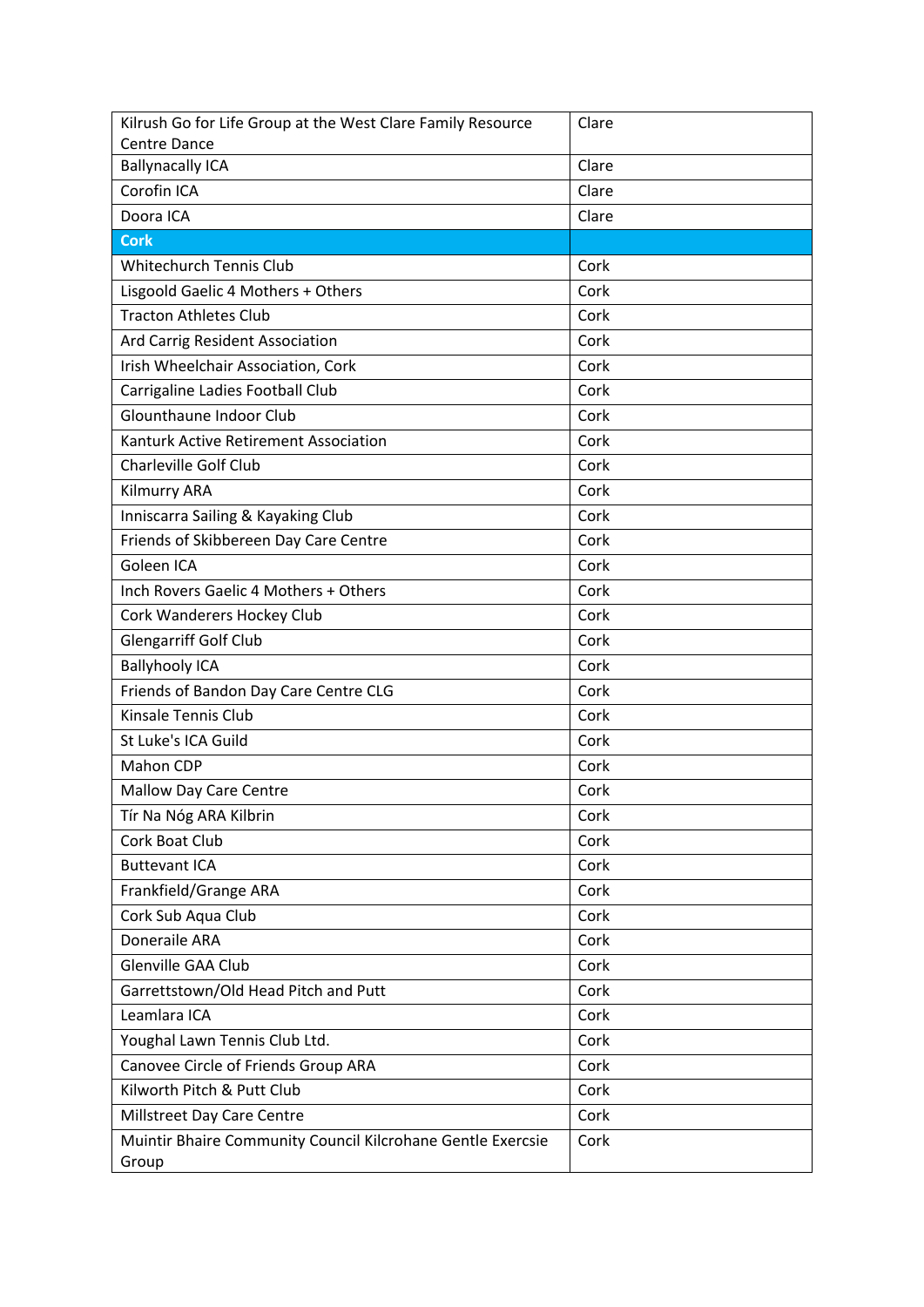| Friends of Dunmanway Day Care Centre CLG                                            | Cork                 |
|-------------------------------------------------------------------------------------|----------------------|
| Ibane Ladies Football Club                                                          | Cork                 |
| Minane Bridge ICA                                                                   | Cork                 |
| Youghal Community Health Project                                                    | Cork                 |
| <b>Share Cork</b>                                                                   | Cork                 |
| Dunderrow ICA                                                                       | Cork                 |
| Skibbereen & District Car Club                                                      | Cork                 |
| Drimoleague ARA                                                                     | Cork                 |
| Shanagarry ICA                                                                      | Cork                 |
| Inniscarra Seniors on the Move                                                      | Cork                 |
| Irish Wheelchair Association, Clonakilty                                            | Cork                 |
| <b>Ballyphehane Day Care Centre</b>                                                 | Cork                 |
| Friends of Day Care "Ladies who launch" West Cork                                   | Cork                 |
| <b>Cobh Community Hospital</b>                                                      | Cork                 |
| <b>Rosscarbery Rowing Club</b>                                                      | Cork                 |
| Keelnameela Ladies Gaelic 4 mothers and others                                      | Cork                 |
| <b>Ballinlough Tennis Club</b>                                                      | Cork                 |
| Kanturk Community Hospital                                                          | Cork                 |
| Gaggin ICA                                                                          | Cork                 |
| <b>Tracton ARA</b>                                                                  | Cork                 |
| Ballinspittle Friendship Group ARA                                                  | Cork                 |
| Ballydehob/Schull ICA                                                               | Cork                 |
| Skibbereen Rowing Club                                                              | Cork                 |
| Glanmire & District Salmon and Sea Trout Angling Assoc.                             | Cork                 |
| RehabCare Physical and Sensory Resource Centre                                      | Cork                 |
| Dunmanway ICA                                                                       | Cork                 |
| Coachford ARA                                                                       | Cork                 |
| Farranlea Community Nursing Unit                                                    | Cork                 |
| The Caha Centre                                                                     | Cork                 |
| Whitechurch & Waterloo ARA                                                          | Cork                 |
| An Oige Cork Kerry Regional Group                                                   | Cork                 |
| Carrigaline Tennis Club                                                             | Cork                 |
| <b>COPE Foundation</b>                                                              | Cork                 |
| RehabCare Physical and Sensory Resource Centre (Outreach                            | Cork                 |
| Centre)                                                                             |                      |
|                                                                                     |                      |
| <b>Bantry ARA</b>                                                                   | Cork                 |
|                                                                                     |                      |
| <b>Glanmire Bowls Club</b>                                                          | Cork                 |
| Innishannon/Knockavilla Friendship Club                                             | Cork                 |
| Garda Siochana Retired Members Association (Cork City                               | Cork                 |
|                                                                                     |                      |
| Rushbrooke Lawn Tennis and Croquet Club<br>Cobh Golf Club<br>Branch)<br>Grenagh ICA | Cork<br>Cork<br>Cork |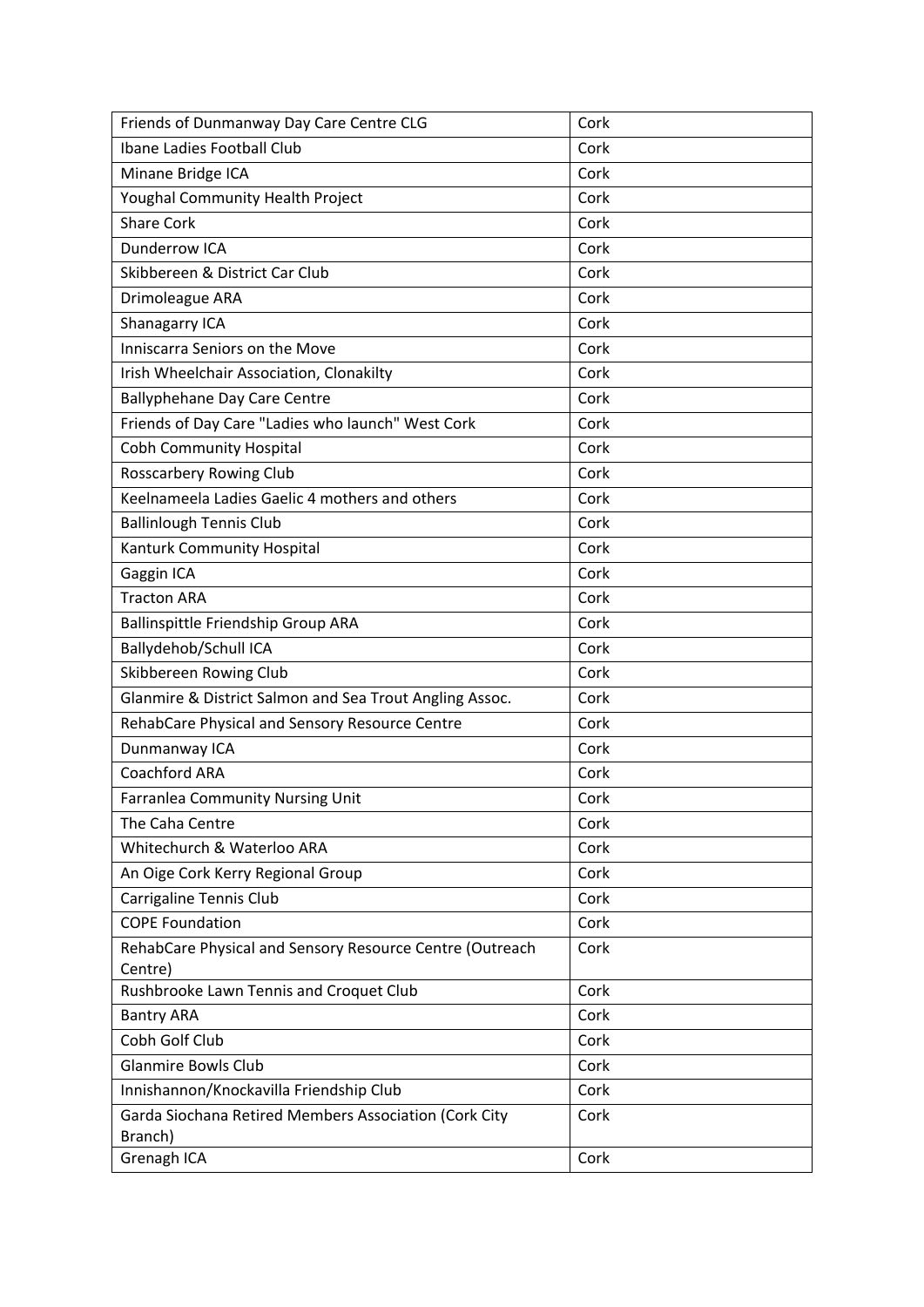| <b>Macroom Senior Citizens</b>                            | Cork |
|-----------------------------------------------------------|------|
| Saoi Network                                              | Cork |
| Kilworth ARA                                              | Cork |
| <b>Ballinagree ICA</b>                                    | Cork |
| Douglas Lawn Tennis Club                                  | Cork |
| Lisgoold ICA                                              | Cork |
| Crosshaven Basketball Club                                | Cork |
| Fermoy Geriatrics Association Ltd                         | Cork |
| Skibbereen Active & Social Club ARA                       | Cork |
| Fermoy and District ARA                                   | Cork |
| Clondrohid Carrigaline ARA                                | Cork |
| <b>Mallow ICA</b>                                         | Cork |
| <b>Turners Cross Day Care Centre</b>                      | Cork |
| RehabCare, Cork                                           | Cork |
| Carraignabhfear ICA                                       | Cork |
| Irish Wheelchair Association, Mallow                      | Cork |
| Kinsale Day Care Centre                                   | Cork |
| Midleton ICA                                              | Cork |
| <b>Friends Together ARA</b>                               | Cork |
| Drinagh ARA                                               | Cork |
| <b>Clonakilty Tennis Club</b>                             | Cork |
| <b>Mallow ARA</b>                                         | Cork |
| RehabCare 'Bruach' Resource Centre                        | Cork |
| Innishannon ICA                                           | Cork |
| St Marys Tennis Club                                      | Cork |
| St. Brendan's Senior Citizens The Glen Ltd.               | Cork |
| <b>Ballinora Retired Group</b>                            | Cork |
| <b>Charleville Men's Shed</b>                             | Cork |
| Killeagh Inch Monday Club/Killeagh Inch Community Council | Cork |
| <b>Tower ICA</b>                                          | Cork |
| Caheragh ICA                                              | Cork |
| Crosshaven ARA                                            | Cork |
| <b>Glanmire &amp; District ARA</b>                        | Cork |
| <b>Cork Parkinson's Association</b>                       | Cork |
| <b>Ballinora ICA</b>                                      | Cork |
| Skibbereen Luncheon Club                                  | Cork |
| Cork Association for the Deaf, Elderly Group              | Cork |
| Enniskeane Active Retirement                              | Cork |
| Newmarket Thursday Club                                   | Cork |
| Cairde Wilton Active Retirement Assoc                     | Cork |
| Douglas ICA                                               | Cork |
| Castlehaven / Union Hall ARA                              | Cork |
| Kilshannig ARA                                            | Cork |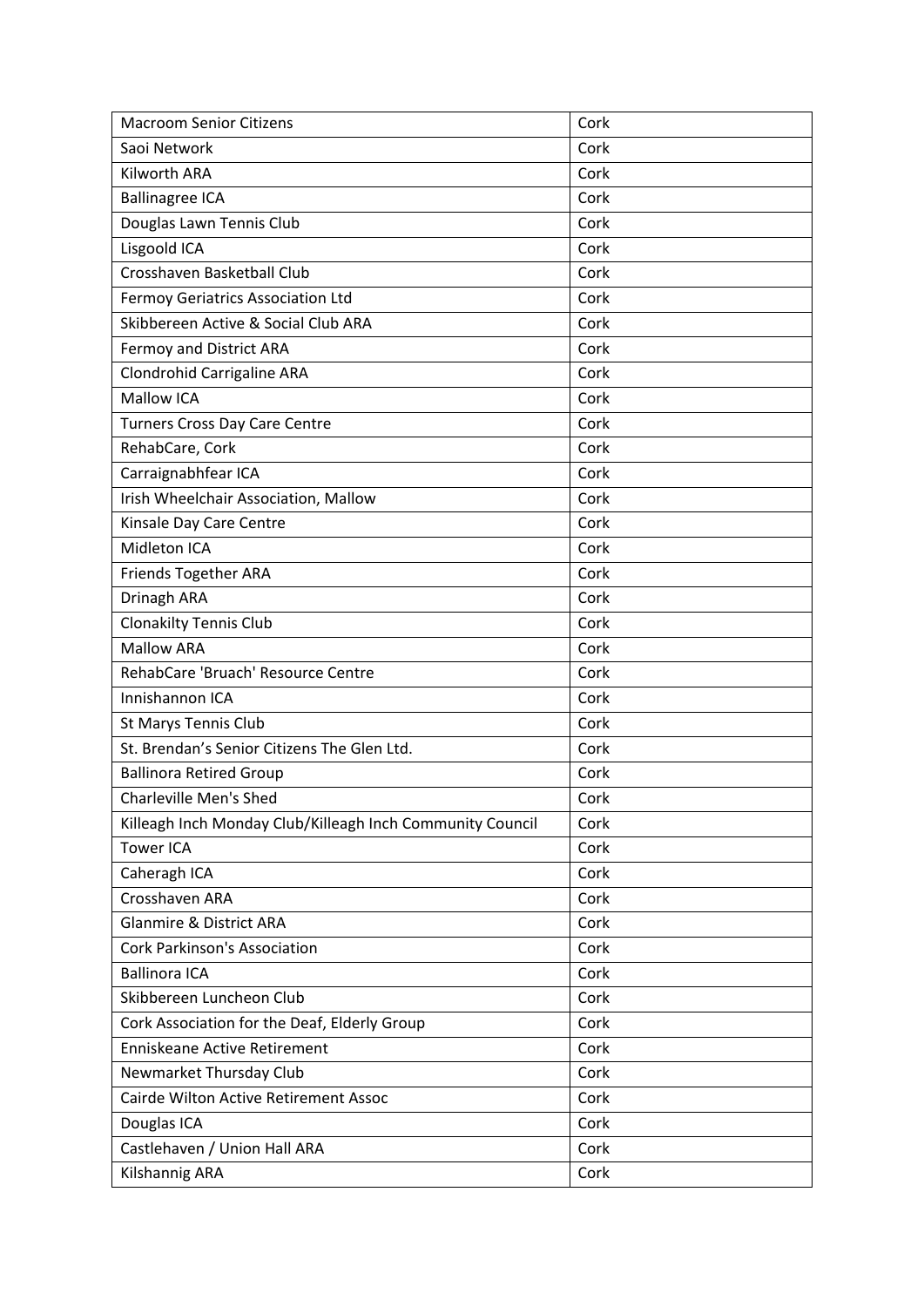| <b>Donegal</b>                                                        |         |
|-----------------------------------------------------------------------|---------|
| Ardara Care of the Aged Day Centre                                    | Donegal |
| <b>Termon GAA</b>                                                     | Donegal |
| Naomh Colmcille GAA                                                   | Donegal |
| Cara House Family Resource Centre Ltd. FRC                            | Donegal |
| Áislann Rann na Feirste                                               | Donegal |
| Raphoe Family Resource Centre CLG                                     | Donegal |
| Coole Cranford Community Centre                                       | Donegal |
| Coiste Cultúrtha Loch an Lúir                                         | Donegal |
| Malin GAA Club                                                        | Donegal |
| Radharc na Cille Residents Association                                | Donegal |
| Dunkineely Active Age Group ARA                                       | Donegal |
| Kincasslagh Rowing Club                                               | Donegal |
| Donegal Bay Sub Aqua Club Search & Recovery Unit                      | Donegal |
| Twin Towns Friday Club Ballybofey/Stranorlar ARA                      | Donegal |
| Gaelic for Mothers & Others                                           | Donegal |
| Crossroads Killygordon Wednesday Club for Older People and<br>Curling | Donegal |
| CLG Naomh Padraig Uisce Chaoin                                        | Donegal |
| Spraoi Agus Sport Family Centre Ltd                                   | Donegal |
| Inishowen Sub Aqua Club                                               | Donegal |
| Moville & District Family Resource Centre Ltd., FRC                   | Donegal |
| Kurling Club Raphoe ARA                                               | Donegal |
| <b>Deele Community Anglers</b>                                        | Donegal |
| Mens Shed Carn                                                        | Donegal |
| Fahan ICA                                                             | Donegal |
| <b>Maghery Senior Social Club</b>                                     | Donegal |
| <b>Cranford Womens Group</b>                                          | Donegal |
| Greencastle Community Dev. Co. Ltd.                                   | Donegal |
| Ardara ICA                                                            | Donegal |
| Mná Phort Mhaise                                                      | Donegal |
| Sliabh Sneacht Community and Heritage Centre                          | Donegal |
| CLG Na Cealla Beaga (Killybegs GAA)                                   | Donegal |
| Ballybofey and Stranorlar Women's Group                               | Donegal |
| Castlefin 50 - 60+ Group                                              | Donegal |
| Letterkenny Community Centre Ltd.                                     | Donegal |
| Kinlough ICA Guild                                                    | Donegal |
| Donegal Family Resource Centre Ltd FRC                                | Donegal |
| Pobal Eascarragh Teo                                                  | Donegal |
| Lifford 50+ Group ARA                                                 | Donegal |
| Ballyshannon & District ARA                                           | Donegal |
| Comhlacht Forbartha An Tearmainn                                      | Donegal |
| Tir Chonaill U3A Errigal Branch                                       | Donegal |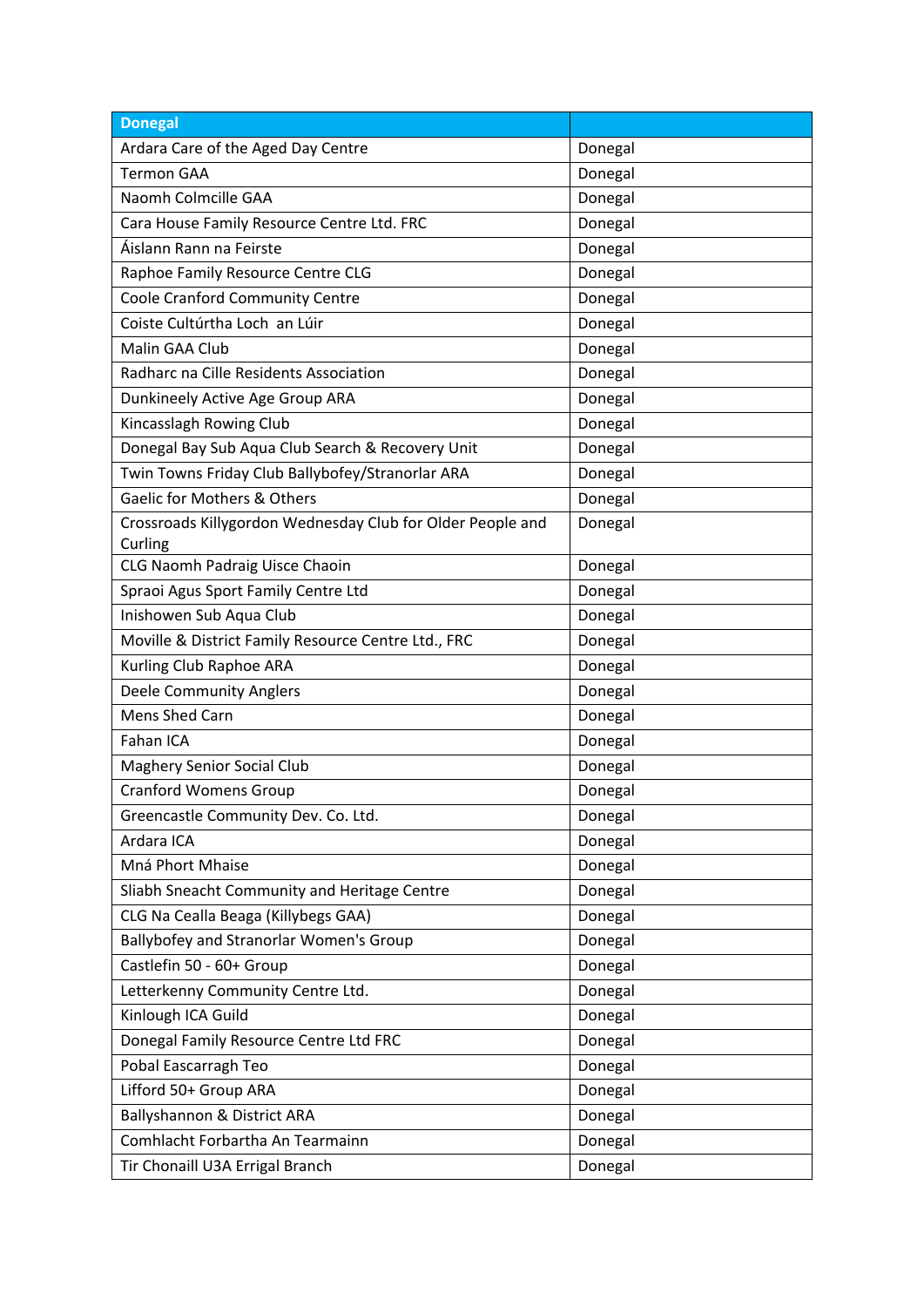| The Forge Family Resource Centre FRC             | Donegal       |
|--------------------------------------------------|---------------|
| South West Donegal Communities Partnership Ltd   | Donegal       |
| Serenity ARA                                     | Donegal       |
| Active Seniors Lettermacaward and Doochary       | Donegal       |
| Naomh Ultan GAA                                  | Donegal       |
| <b>Dublin</b>                                    |               |
| <b>Ballyroan Men's Shed</b>                      | Dublin        |
| The Marlay Nursing Home                          | Dublin        |
| Portmarnock Judo Club                            | Dublin        |
| Rush Senior Citizens Club                        | Dublin        |
| Arthritis Ireland Dun Laoghaire Rathdown Branch  | Dublin        |
| <b>Portmarnock Triathlon Club</b>                | Dublin        |
| Trident Sub Aqua Club                            | Dublin        |
| <b>Shankill Bowling Club</b>                     | Dublin        |
| Dominics Active Men Social                       | Dublin        |
| Capital Strength Weightlifting Club              | Dublin        |
| An Cosan CDP, The Shanty Education Centre        | Dublin        |
| <b>Skerries ARA</b>                              | <b>Dublin</b> |
| Irish Sub Aqua Club (ISAC)                       | Dublin        |
| Sandycove Kayaking Club                          | Dublin        |
| Underwater Hockey Dublin Club (Diving Ireland)   | Dublin        |
| <b>Blanchardstown ICA</b>                        | Dublin        |
| <b>Mako Triathlon Club</b>                       | Dublin        |
| Dun Laoghaire - Rathdown Sports Partnership      | Dublin        |
| <b>Fingal Sports Partnership</b>                 | Dublin        |
| Donabate Portrane Tennis Club                    | Dublin        |
| Grange Woodbine Residents Assoc Seniors Club     | Dublin        |
| St. Michael's House Goatstown                    | <b>Dublin</b> |
| Linkage Walkinstown Social Group                 | Dublin        |
| St. John of God Carmona Services                 | Dublin        |
| <b>Ozanam House ARA</b>                          | Dublin        |
| St. Vincent De Paul Ozanam House Resource Centre | Dublin        |
| Plunkett's Men's Shed                            | Dublin        |
| <b>Foxrock ARA</b>                               | Dublin        |
| Anne Test org no email                           | Dublin        |
| Knocklyon Ladies Club                            | Dublin        |
| Ranelagh ARA                                     | Dublin        |
| Marino ARA                                       | Dublin        |
| St. Finian's GAA Club                            | Dublin        |
| <b>CYM Bowling Club</b>                          | Dublin        |
| St. Michael's House                              | Dublin        |
| Southside Women's Action Network                 | Dublin        |
| Active Age for All                               | Dublin        |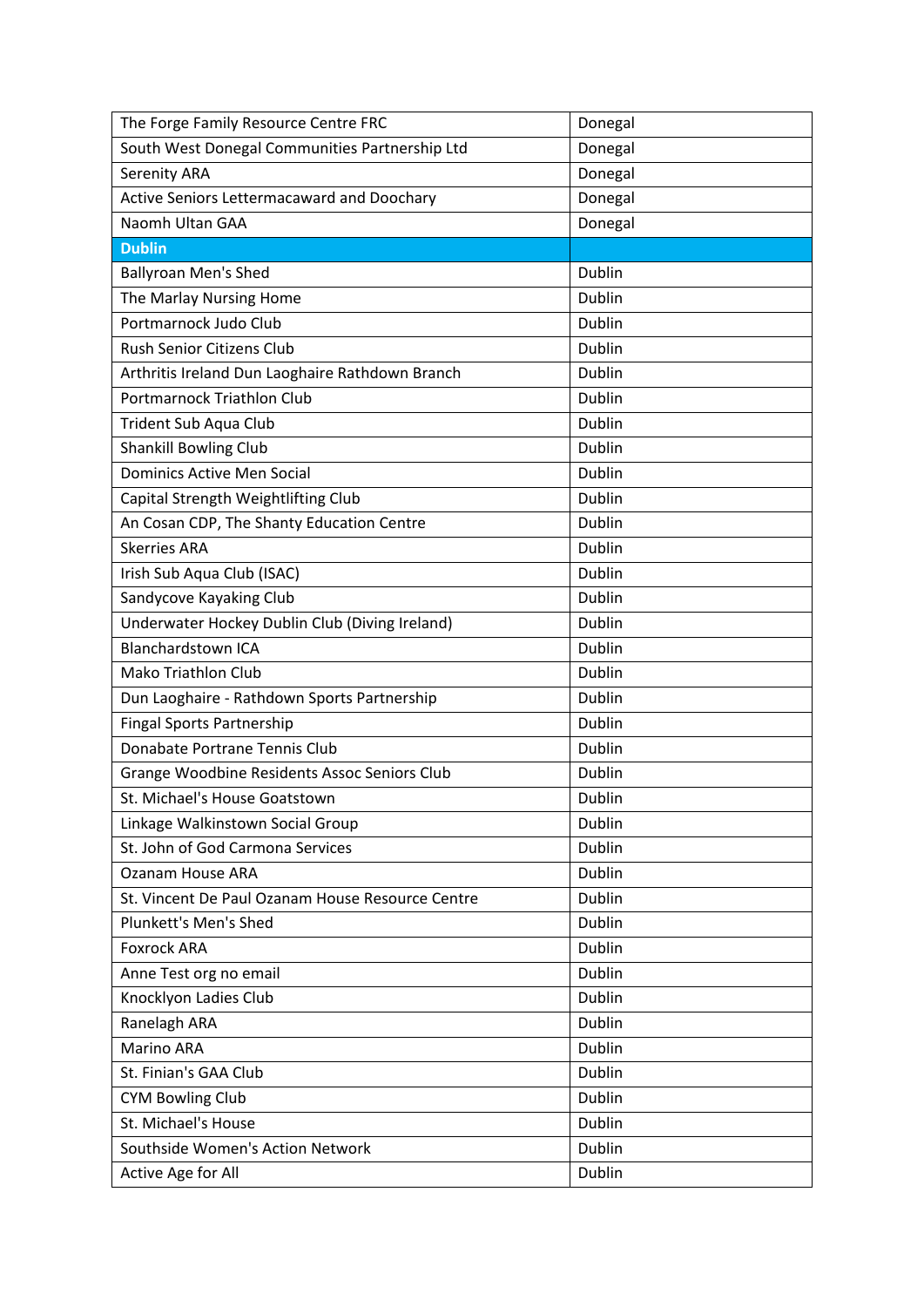| St. Michael's House, Work Options                 | Dublin    |
|---------------------------------------------------|-----------|
| Darndale Belcamp Village Centre                   | Dublin    |
| St. Aengus ARA                                    | Dublin    |
| Millbrook Manor Nursing Home                      | Dublin    |
| <b>Huntstown Community Centre</b>                 | Dublin    |
| Ladies Social Group Newcastle                     | Dublin    |
| <b>Belmont House</b>                              | Dublin    |
| Balbriggan Cricket Club                           | Dublin    |
| Kilnamanagh ICA                                   | Dublin    |
| <b>Tritanium Triathlon Club</b>                   | Dublin    |
| <b>Glasnevin Village ARA</b>                      | Dublin    |
| Cabinteely Boules Petanque Club                   | Dublin    |
| <b>Brehon Community ARA</b>                       | Dublin    |
| <b>Shankill Tennis Club</b>                       | Dublin    |
| Ardcath ICA                                       | Dublin    |
| Rush Men's Shed                                   | Dublin    |
| <b>Whitehall ARA</b>                              | Dublin    |
| <b>Orwell Healthcare</b>                          | Dublin    |
| St. Matthew's Family Resource Centre FRC          | Dublin    |
| Senior Citizens Lower Crumlin                     | Dublin    |
| Portmarnock Sub Aqua Club                         | Dublin    |
| Kingswood & Kilnamanagh Active Age Mens Club      | Dublin    |
| Kincora/Clontarf ARA                              | Dublin    |
| Kilbarrack (St Benedict's) ARA                    | Dublin    |
| Shankill Old Folks Day Care Centre                | Dublin    |
| Clareville Day Care Centre                        | Dublin    |
| Active Age Ballyroan Community Centre             | Dublin    |
| Pembroke Fencing Ltd.                             | Dublin    |
| Friends of the Elderly                            | Dublin 1  |
| Glasnevin Ladies Basketball Club                  | Dublin 11 |
| Anam Cara, Fold Ireland                           | Dublin 11 |
| Odin's Wood Day Care Centre - HSE                 | Dublin 11 |
| Lorcan O'Toole Day Centre                         | Dublin 12 |
| <b>Bayside Community Association</b>              | Dublin 13 |
| <b>Baldoyle ARA</b>                               | Dublin 13 |
| Nutgrove + Loreto Men's Shed                      | Dublin 14 |
| Loreto Hockey Club                                | Dublin 14 |
| Rosemount FRC T/A Rosemount Community Development | Dublin 14 |
| Group                                             |           |
| La Sallian Badminton Club                         | Dublin 14 |
| Herbet Park Bowling Club                          | Dublin 14 |
| <b>Ongar Chasers Basketball Club</b>              | Dublin 15 |
| <b>Castleknock Community Centre</b>               | Dublin 15 |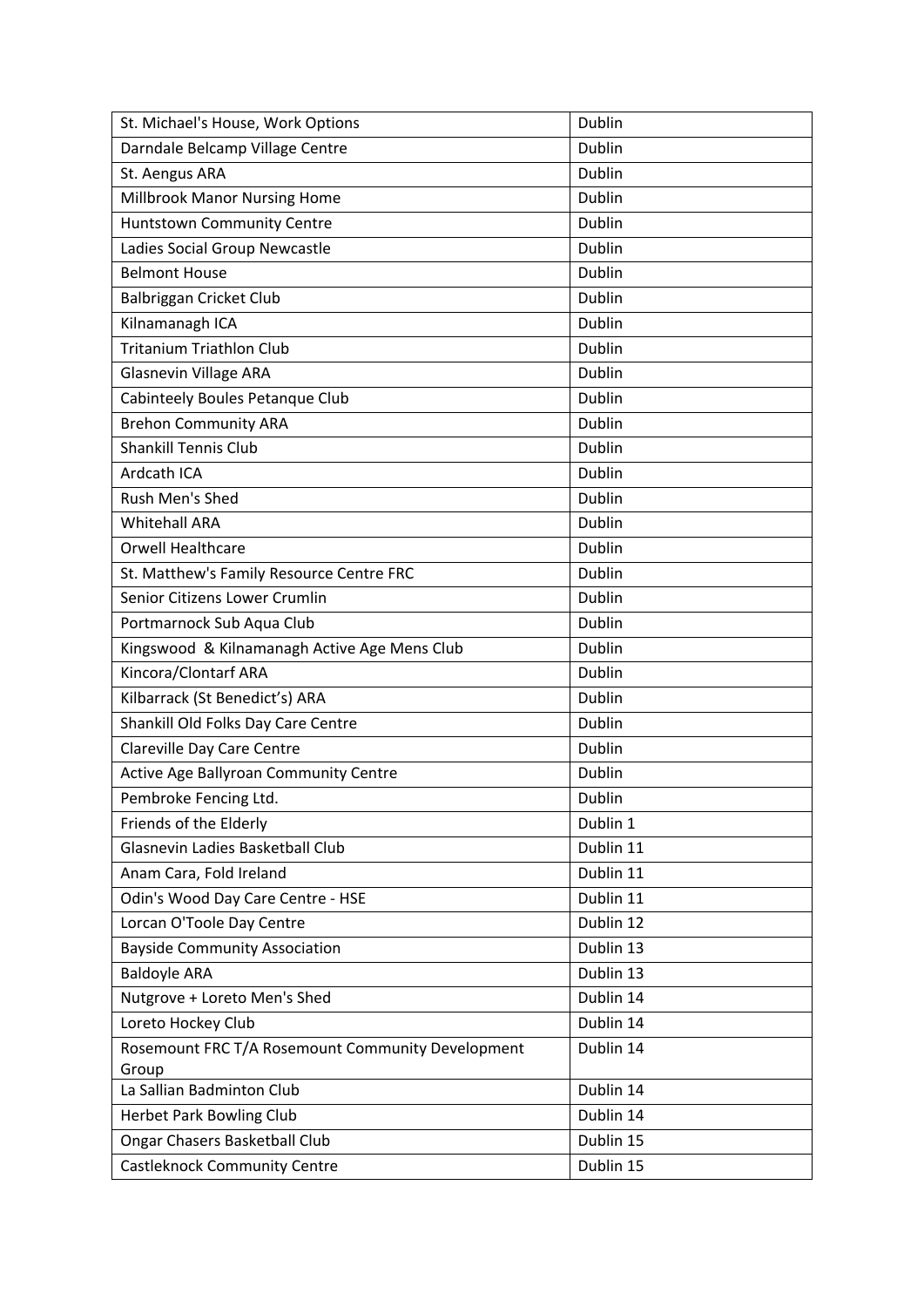| Swim Ireland                                    | Dublin 15 |
|-------------------------------------------------|-----------|
| <b>Castaheany Community Centre</b>              | Dublin 15 |
| <b>Corduff Community Resource Centre</b>        | Dublin 15 |
| Cherryfields Housing With Care                  | Dublin 15 |
| Diswellstown Community Centre                   | Dublin 15 |
| Dundrum Arch Club                               | Dublin 16 |
| Leinster Archery                                | Dublin 16 |
| <b>Dublin Masters Basketball Association</b>    | Dublin 16 |
| Marlay ICA                                      | Dublin 16 |
| <b>Rathfarnham Athletics</b>                    | Dublin 16 |
| Knocklyon Women's Group                         | Dublin 16 |
| <b>Dom Marmion Society</b>                      | Dublin 16 |
| <b>Sportslink Bowling Club</b>                  | Dublin 17 |
| Kilcross Ladies and Over 50's club              | Dublin 18 |
| Friends of St. Mary's                           | Dublin 20 |
| Lucan ARA                                       | Dublin 20 |
| <b>NCCWN Rowlagh Women's Group</b>              | Dublin 22 |
| St. Mark's GAA Club                             | Dublin 24 |
| Firhouse Active Age Group                       | Dublin 24 |
| Women Together Tallaght Network                 | Dublin 24 |
| Golden Circle Killinarden ARA                   | Dublin 24 |
| Fit For Me - Cardiac Rehabilitation             | Dublin 3  |
| Irish Wheelchair Association, Dublin            | Dublin 3  |
| Ierne Lawn Bowling Club                         | Dublin 3  |
| Raytown Men's Shed                              | Dublin 4  |
| Markievicz Masters Swim Team                    | Dublin 4  |
| Irish Lung Fibrosis Association (ILFA)          | Dublin 5  |
| <b>Baldoyle and District Men's Shed</b>         | Dublin 5  |
| Mt Anthony Residents Community                  | Dublin 6  |
| Kenilworth Bowling Club                         | Dublin 6  |
| Leinster Bowling Club                           | Dublin 6  |
| Old Alex Hockey Club                            | Dublin 6  |
| Cheeverstown House Templeogue                   | Dublin 6w |
| Deaf Men's Shed                                 | Dublin 7  |
| Dublin City Council                             | Dublin 8  |
| Aer Lingus Lawn Bowling Club                    | Dublin 8  |
| <b>Fatima Groups United</b>                     | Dublin 8  |
| Dolphin House Community Development Association | Dublin 8  |
| <b>Ballyfermot Sports Complex</b>               | Dubln 10  |
| <b>Galway</b>                                   |           |
| Renvyle GAA                                     | Galway    |
| Kilshanvey United FC                            | Galway    |
| <b>Ballinasloe and District Tennis Club</b>     | Galway    |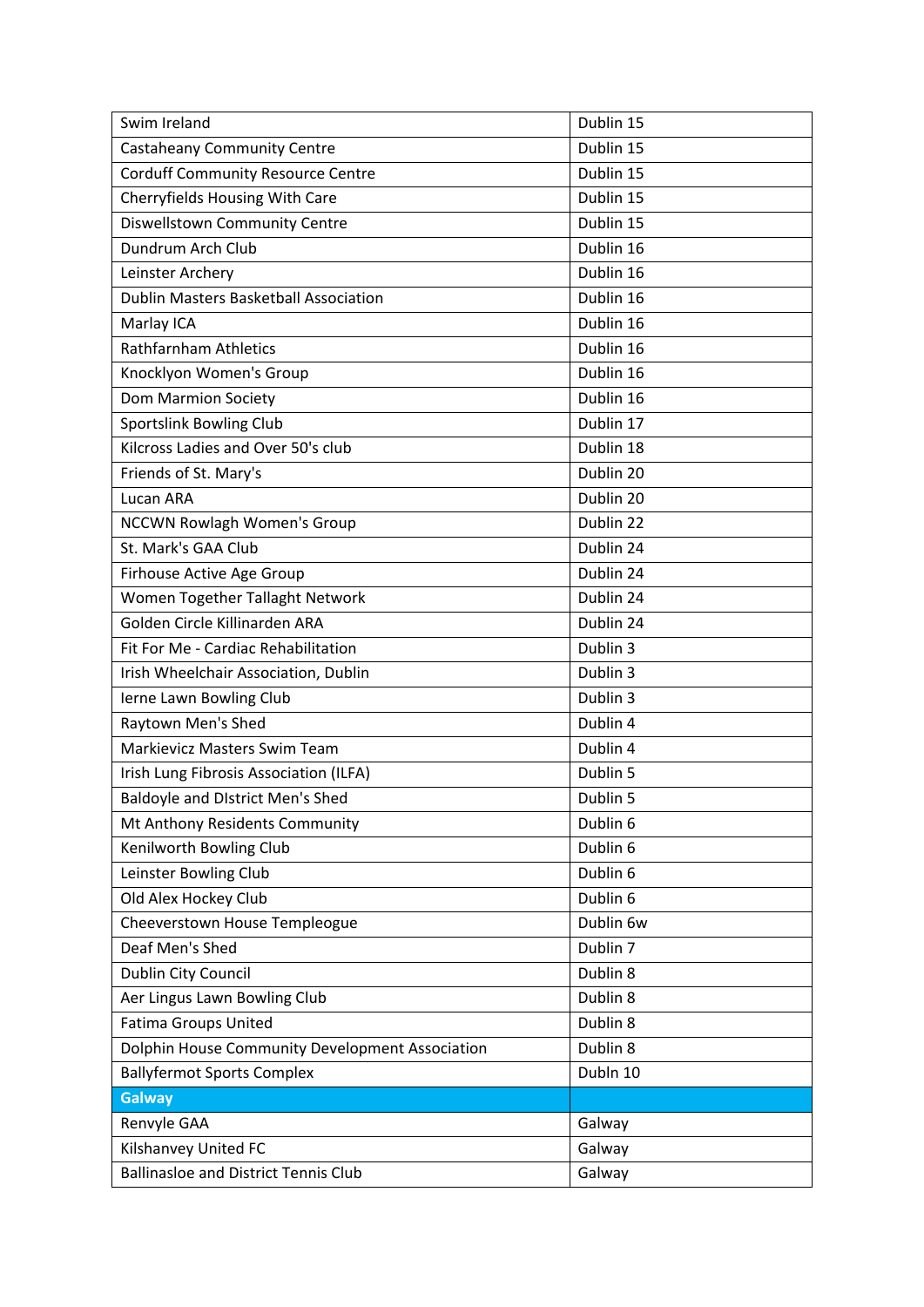| Castlegar ICA                                                           | Galway |
|-------------------------------------------------------------------------|--------|
| <b>Ballinasloe Social Services</b>                                      | Galway |
| <b>Ballinderreen Community Centre</b>                                   | Galway |
| Galway Lawn Tennis Club                                                 | Galway |
| Knocknacarra ICA                                                        | Galway |
| <b>Galway Bay Cycling Club</b>                                          | Galway |
| <b>Predator Triathlon Club</b>                                          | Galway |
| Merlin Woods Tennis Club                                                | Galway |
| <b>Headford Women's Group</b>                                           | Galway |
| Renmore ICA                                                             | Galway |
| Portumna Lawn Tennis Club                                               | Galway |
| Renmore ARA                                                             | Galway |
| Dunmore Carer's Support Group                                           | Galway |
| Loughrea ICA                                                            | Galway |
| Craughwell Centenary ICA                                                | Galway |
| <b>Corrib Basketball Club</b>                                           | Galway |
| Roscahill ICA                                                           | Galway |
| Tuam/Cortoon Ladies Football Club                                       | Galway |
| Deerpark Services, Brothers of Charity Service Ireland - West<br>Region | Galway |
| Galway Sports Partnership                                               | Galway |
| Mervue ARA                                                              | Galway |
| <b>Caltra &amp; District Athletics Club</b>                             | Galway |
| Moycullen ICA                                                           | Galway |
| East Galway & Midlands Cancer Support Ballinasloe                       | Galway |
| <b>Friends of Fatima Hospital</b>                                       | Galway |
| Menlough Skehana Ladies Football Club                                   | Galway |
| Claran ICA                                                              | Galway |
| Irish Wheelchair Association, Tuam                                      | Galway |
| Galway Titans - Yummies Basketball Club                                 | Galway |
| Monivea Abbey Mothers and Others                                        | Galway |
| Salthill Men's Shed                                                     | Galway |
| <b>Portumna Social Services</b>                                         | Galway |
| Portumna & District ARA                                                 | Galway |
| <b>ARD Family Resource Centre</b>                                       | Galway |
| Active in Age Oranmore                                                  | Galway |
| <b>Tribesmen Rowing Club Galway</b>                                     | Galway |
| Menlough & District ARA                                                 | Galway |
| Clifden ICA                                                             | Galway |
| <b>Newcastle ARA</b>                                                    | Galway |
| <b>Gort Community Centre</b>                                            | Galway |
| Kinvara ICA Guild                                                       | Galway |
| Annaghdown Corrandulla ARA                                              | Galway |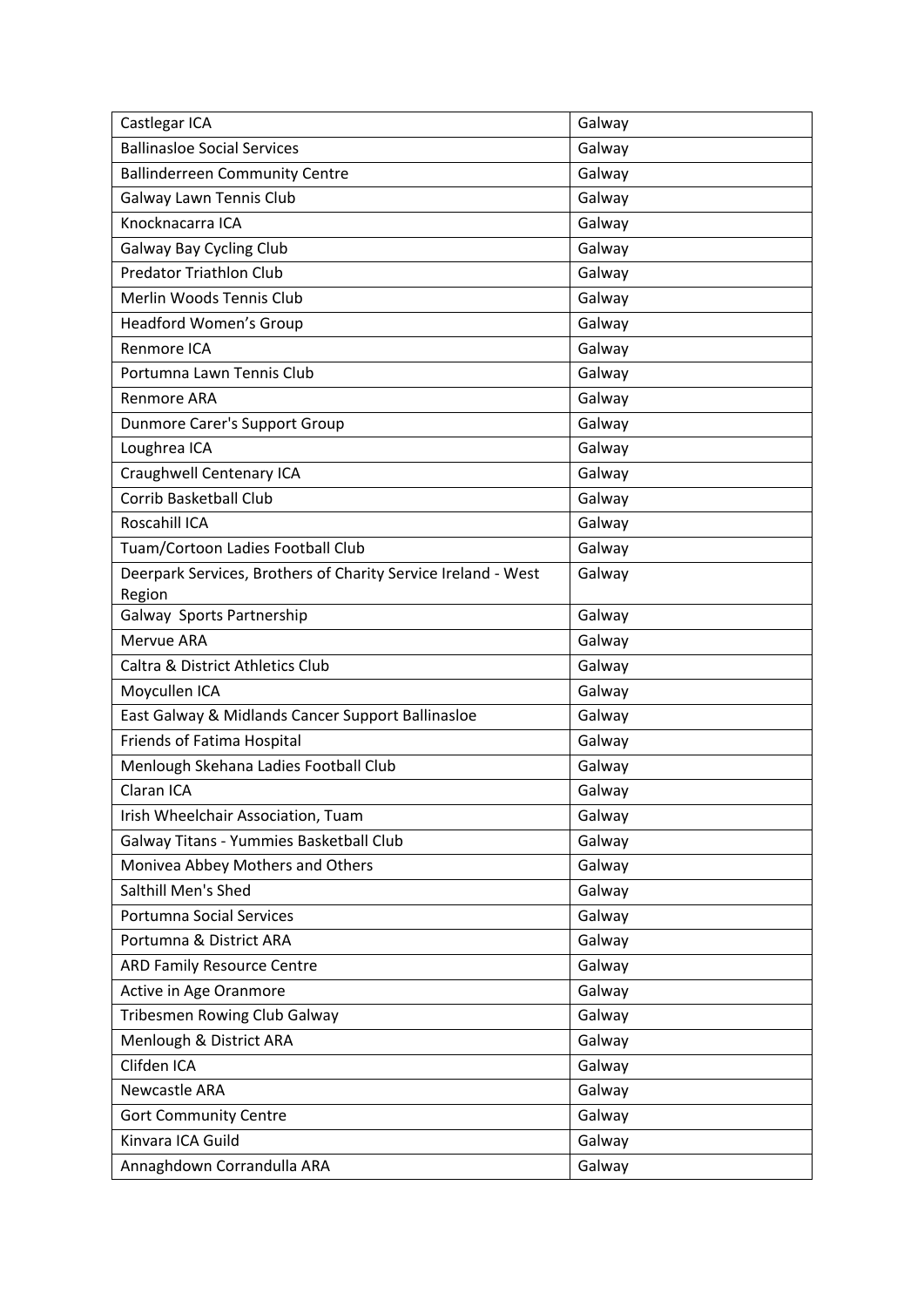| Abbeyknockmoy ICA                                                             | Galway |
|-------------------------------------------------------------------------------|--------|
| <b>Ballymoe + District ARA</b>                                                | Galway |
| <b>Ballinakill ARG (Galway)</b>                                               | Galway |
| Bearna Guild ICA                                                              | Galway |
| Moycullen ARA                                                                 | Galway |
| <b>Oughterard Community Centre</b>                                            | Galway |
| <b>Corrib Athletic Club</b>                                                   | Galway |
| Clifden Walking Group                                                         | Galway |
| Maree ICA                                                                     | Galway |
| <b>Tuam ARA</b>                                                               | Galway |
| Clifden ARA                                                                   | Galway |
| Croí na Gaillimhe Resource Centre, A Resource Centre of St<br>Vincent de Paul | Galway |
| Dunmore Go for Life                                                           | Galway |
| Castlegar ARA                                                                 | Galway |
| <b>Kerry</b>                                                                  |        |
| Kenmare Community Care CLG - Taobh Linn Social Centre                         | Kerry  |
| Coiste Forbartha Na Sceilge                                                   | Kerry  |
| <b>Clann Housing</b>                                                          | Kerry  |
| Forbart na Dromoda - Ionad Lae                                                | Kerry  |
| Killorglin Rowing Club                                                        | Kerry  |
| Clochán/Bhréanaim ICA                                                         | Kerry  |
| <b>Rockmount Care Centre</b>                                                  | Kerry  |
| Dromid ICA                                                                    | Kerry  |
| Moyvane ICA                                                                   | Kerry  |
| <b>Ballymacelligott ARA</b>                                                   | Kerry  |
| St. Patrick's Day Care Centre                                                 | Kerry  |
| Ard Curam Day Care Centre                                                     | Kerry  |
| Abbeydorney Parish Hall CLG                                                   | Kerry  |
| <b>Castleisland Ladies Probus Club</b>                                        | Kerry  |
| <b>Retired Nurses Association</b>                                             | Kerry  |
| <b>Ardfert Community Council</b>                                              | Kerry  |
| <b>Inch Community Council</b>                                                 | Kerry  |
| Killorglin Social Action Group, Killorglin Community Care Centre              | Kerry  |
| <b>Tralee Community Nursing Unit</b>                                          | Kerry  |
| HSE (South) Cork Kerry Community Healthcare                                   | Kerry  |
| Arthritis Ireland, Kerry Branch                                               | Kerry  |
| Star of the Laune Athletic Club                                               | Kerry  |
| Kenmare Rowing and Boating Club                                               | Kerry  |
| Heartbeat Killarney Kerry                                                     | Kerry  |
| Muckross ICA                                                                  | Kerry  |
| Woman 2000                                                                    | Kerry  |
| St Brendan's Athletic Club (Kerry)                                            | Kerry  |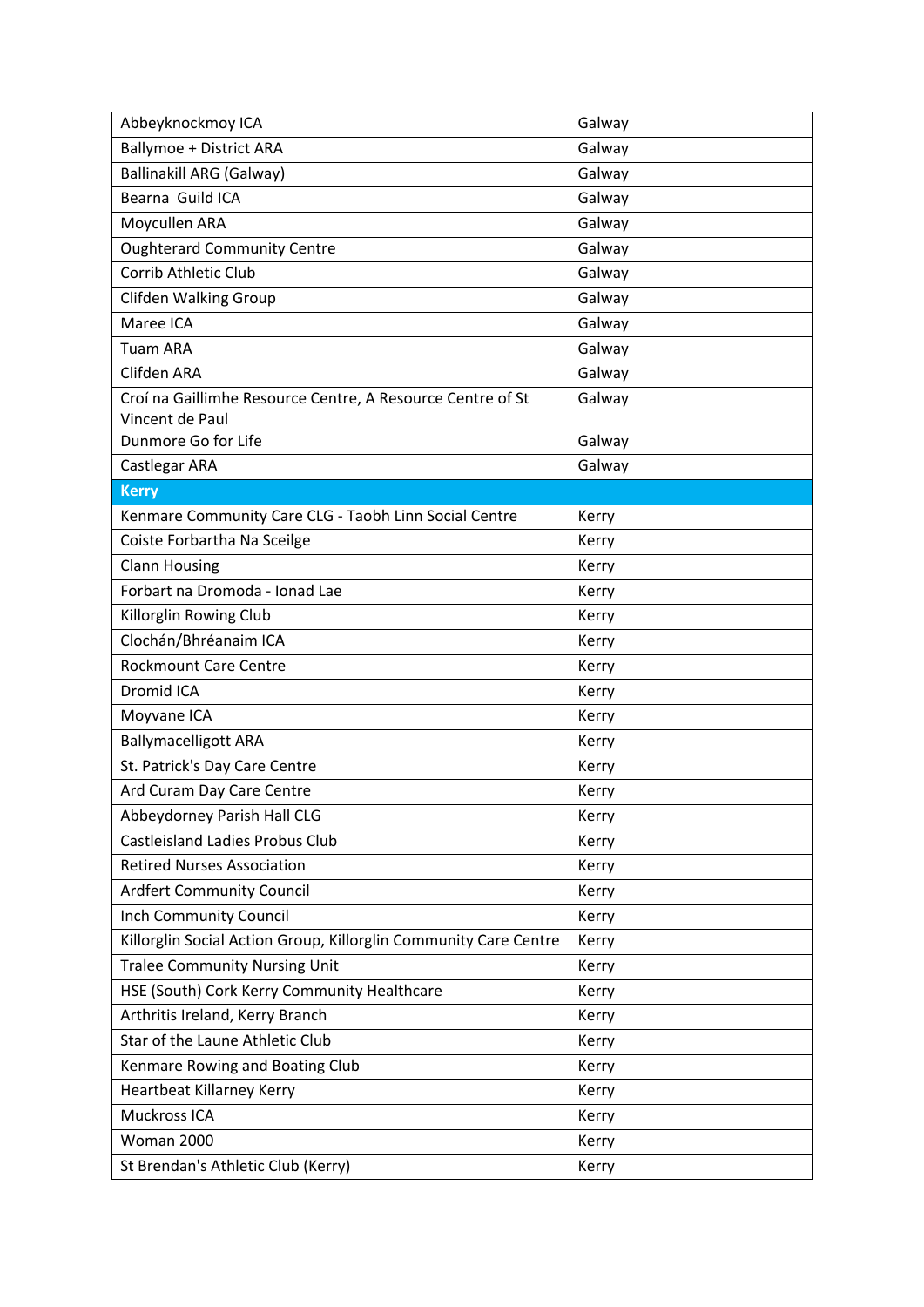| Killarney ARA                                                          | Kerry   |
|------------------------------------------------------------------------|---------|
| Sliabh Luachra ARA                                                     | Kerry   |
| Kilcummin Community Care                                               | Kerry   |
| Cairdeas Camp                                                          | Kerry   |
| ARA na Féile (Abbeyfeale) ARA                                          | Kerry   |
| Baile Mhuire Day Care Centre                                           | Kerry   |
| KWOTE (Killarney Women's Organisation for Training and<br>Empowerment) | Kerry   |
| Caherciveen ICA                                                        | Kerry   |
| <b>Tralee Scotia Probus Group</b>                                      | Kerry   |
| <b>Glencar Community Care</b>                                          | Kerry   |
| Kilcummin ICA                                                          | Kerry   |
| Glencar ICA Kerry                                                      | Kerry   |
| <b>Slainte Seniors</b>                                                 | Kerry   |
| Beaufort GAA Club Healthy Club Project                                 | Kerry   |
| Clúid Housing                                                          | Kerry   |
| Ballyheigue Over 55's Club                                             | Kerry   |
| <b>Ballybunion ARA</b>                                                 | Kerry   |
| Spa/Fenit ICA                                                          | Kerry   |
| <b>Kildare</b>                                                         |         |
| Athy Community Family Resource Centre                                  | Kildare |
| Athy Town AFC Walking Football Team                                    | Kildare |
| Two-mile-house ICA                                                     | Kildare |
| <b>Muintireas</b>                                                      | Kildare |
| Brindley Mill Lane Manor Private Nursing Home                          | Kildare |
| Prosperous Lawn Tennis Club                                            | Kildare |
| Celbridge ICA Guild                                                    | Kildare |
| Monasterevin Blueway Kayaking Club                                     | Kildare |
| Hollywood ICA                                                          | Kildare |
| Celbridge GAA                                                          | Kildare |
| Arthritis Ireland Kildare Branch                                       | Kildare |
| Newbridge ICA                                                          | Kildare |
| St. Laurences GAA Club                                                 | Kildare |
| Newbridge Family Resource Centre FRC                                   | Kildare |
| Irish Wheelchair Association, Clane NMC                                | Kildare |
| St. John of God Community Services                                     | Kildare |
| Kill ICA (Kildare)                                                     | Kildare |
| Maynooth ICA                                                           | Kildare |
| Athy Community Enterprise Centre                                       | Kildare |
| Leixlip ICA                                                            | Kildare |
| Narraghmore Development Assoc.                                         | Kildare |
| Kildare Sports Partnership                                             | Kildare |
| Celbridge Community Centre                                             | Kildare |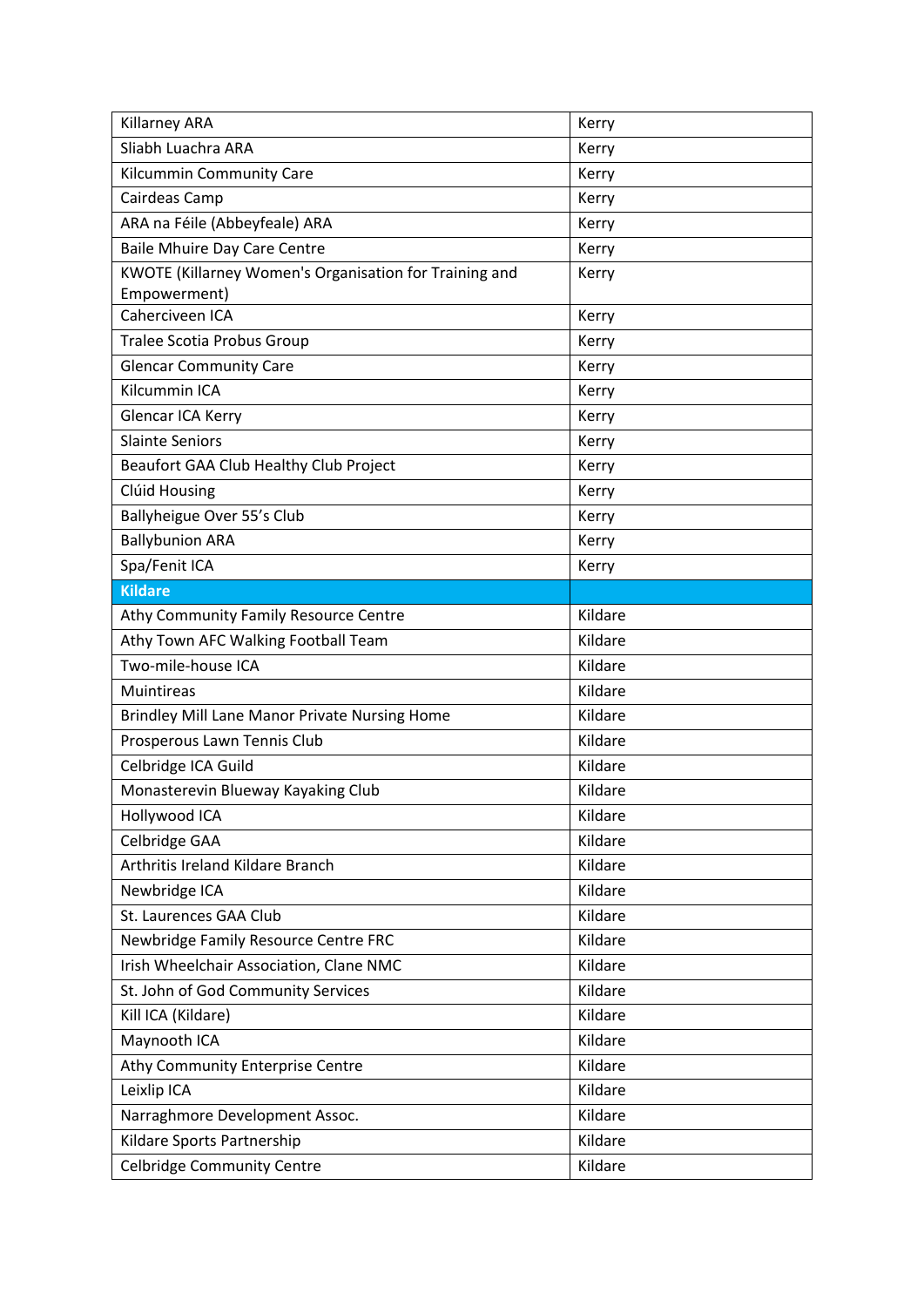| Rathcoffey                                              | Kildare  |
|---------------------------------------------------------|----------|
| <b>Kilkenny</b>                                         |          |
| Multiple Sclerosis Ireland, Wexford                     | Kilkenny |
| The Rower Inistloge Gaelic for Mothers & Others         | Kilkenny |
| Multiple Sclerosis Ireland - Carlow                     | Kilkenny |
| Multiple Sclerosis Ireland - Kilkenny                   | Kilkenny |
| Carrick-on-Suir ARA                                     | Kilkenny |
| St. Mullins ICA                                         | Kilkenny |
| <b>COPD Support Kilkenny Branch</b>                     | Kilkenny |
| Multiple Sclerosis Society of Ireland - Tipperary South | Kilkenny |
| Multiple Sclerosis Ireland - Waterford.                 | Kilkenny |
| Kilkenny Masters Tournament                             | Kilkenny |
| <b>St.Senan's Athletics Club</b>                        | Kilkenny |
| Kilkenny Recreation and Sports Partnership              | Kilkenny |
| Mullinavat and District Active Retirement               | Kilkenny |
| Owning Care for the Elderly                             | Kilkenny |
| Slieverue ARA                                           | Kilkenny |
| Comhaltas Craobh Osrai Marble City Branch               | Kilkenny |
| Stoneyford Active Retirement Group                      | Kilkenny |
| Clogh ICA                                               | Kilkenny |
| Kilkenny Sub Aqua Club                                  | Kilkenny |
| Rosedale Residential & Nursing Home                     | Kilkenny |
| Kilfane Handball Club                                   | Kilkenny |
| Graine ICA                                              | Kilkenny |
| Gowran AC                                               | Kilkenny |
| Muckalee Community Centre Ltd.                          | Kilkenny |
| <b>Ballyragget ARA</b>                                  | Kilkenny |
| <b>Archersrath Nursing Home</b>                         | Kilkenny |
| The Mill Family Resource Centre FRC                     | Kilkenny |
| <b>Deenview Centre</b>                                  | Kilkenny |
| Ashgrove Archers                                        | Kilkenny |
| <b>Ballyfoyle and District ARA</b>                      | Kilkenny |
| <b>Ballyouskill ICA</b>                                 | Kilkenny |
| <b>Laois</b>                                            |          |
| Portarlington Lawn Tennis Club                          | Laois    |
| <b>Portlaoise Men's Shed</b>                            | Laois    |
| Laois Kayak and Canoe Club                              | Laois    |
| Emo ARA                                                 | Laois    |
| Clonad ICA                                              | Laois    |
| Irish Country Roads & Culture Trails                    | Laois    |
| Muiriosa Foundation (Acorn Outreach Day Centre)         | Laois    |
| <b>Muirioa Foundation</b>                               | Laois    |
| <b>Killenard ARA</b>                                    | Laois    |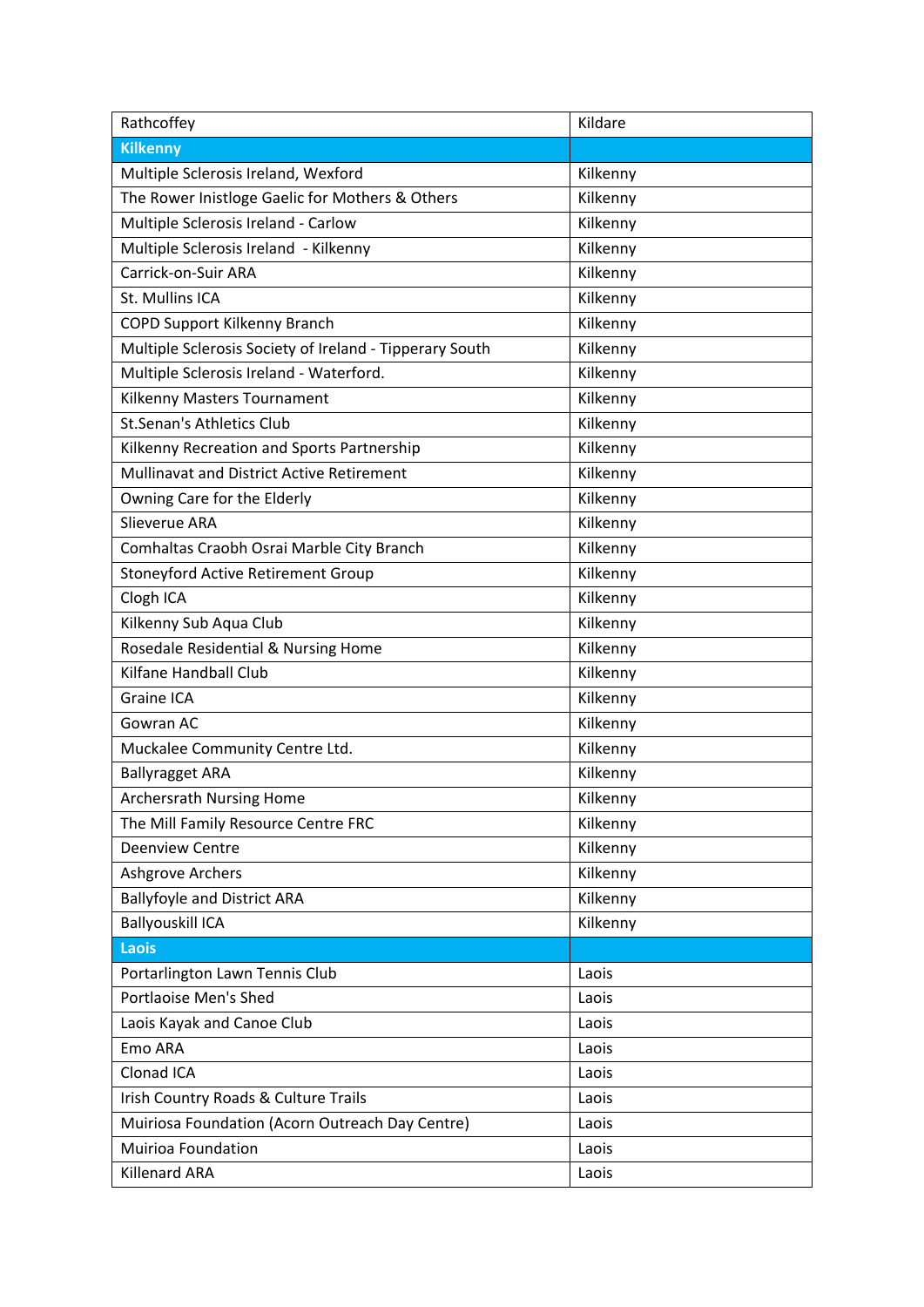| St. Vincent's Community Nursing Unit                    | Laois   |
|---------------------------------------------------------|---------|
| <b>Ballyroan ICA</b>                                    | Laois   |
| Castletown ICA (Laois)                                  | Laois   |
| Muirisa Foundation (Orchard Bay House)                  | Laois   |
| Spink ICA                                               | Laois   |
| 50 + Active Age Group Portlaoise ARA                    | Laois   |
| Laois Sports Partnership                                | Laois   |
| Vicarstown Recreational Group ARA                       | Laois   |
| Portlaoise ICA                                          | Laois   |
| Rathdowney Golf Club                                    | Laois   |
| Leitrim                                                 |         |
| Lough Rynn Kayaking Club                                | Leitrim |
| Fenagh Active Age ARA                                   | Leitrim |
| Manorhamilton ICA                                       | Leitrim |
| <b>Solar Orienteering Club</b>                          | Leitrim |
| Carrick-on-Shannon ICA                                  | Leitrim |
| Cornyeolus Women's Group                                | Leitrim |
| <b>Ballinamore Women's Group</b>                        | Leitrim |
| <b>Aughavas Community Centre</b>                        | Leitrim |
| <b>Ballinamore Nursing Home</b>                         | Leitrim |
| Topline Mohill Community and Sport Hub                  | Leitrim |
| Leitrim Sports Partnership                              | Leitrim |
| Manorhamilton Community Tennis Club                     | Leitrim |
| <b>Breffni Community Development CLG</b>                | Leitrim |
| Kiltoghert Women's Group                                | Leitrim |
| Aughavas/Cloone Active Age                              | Leitrim |
| <b>Gorvagh Community Centre</b>                         | Leitrim |
| Ballinamore Day Service (formerly Mohill Day Service)   | Leitrim |
| Drumkeeran Day Care Centre                              | Leitrim |
| <b>Tullaghan Development Association</b>                | Leitrim |
| Leitrim Association of People with Disabilities (LAPWD) | Leitrim |
| Glenfarne ICA                                           | Leitrim |
| <b>Ballinamore Men's Shed</b>                           | Leitrim |
| <b>Drumreilly Development Association</b>               | Leitrim |
| Carrigallen Day Care                                    | Leitrim |
| <b>Blacklion Day Service</b>                            | Leitrim |
| Club Cluainin Active Age Group                          | Leitrim |
| Carrick-on-Shannon Active Age                           | Leitrim |
| Killargue Community Development Association             | Leitrim |
| St. Patricks Hospital                                   | Leitrim |
| Gortletteragh Autumn Club ARA                           | Leitrim |
| Glencar ICA                                             | Leitrim |
| <b>Ballinaglera Day Care Centre</b>                     | Leitrim |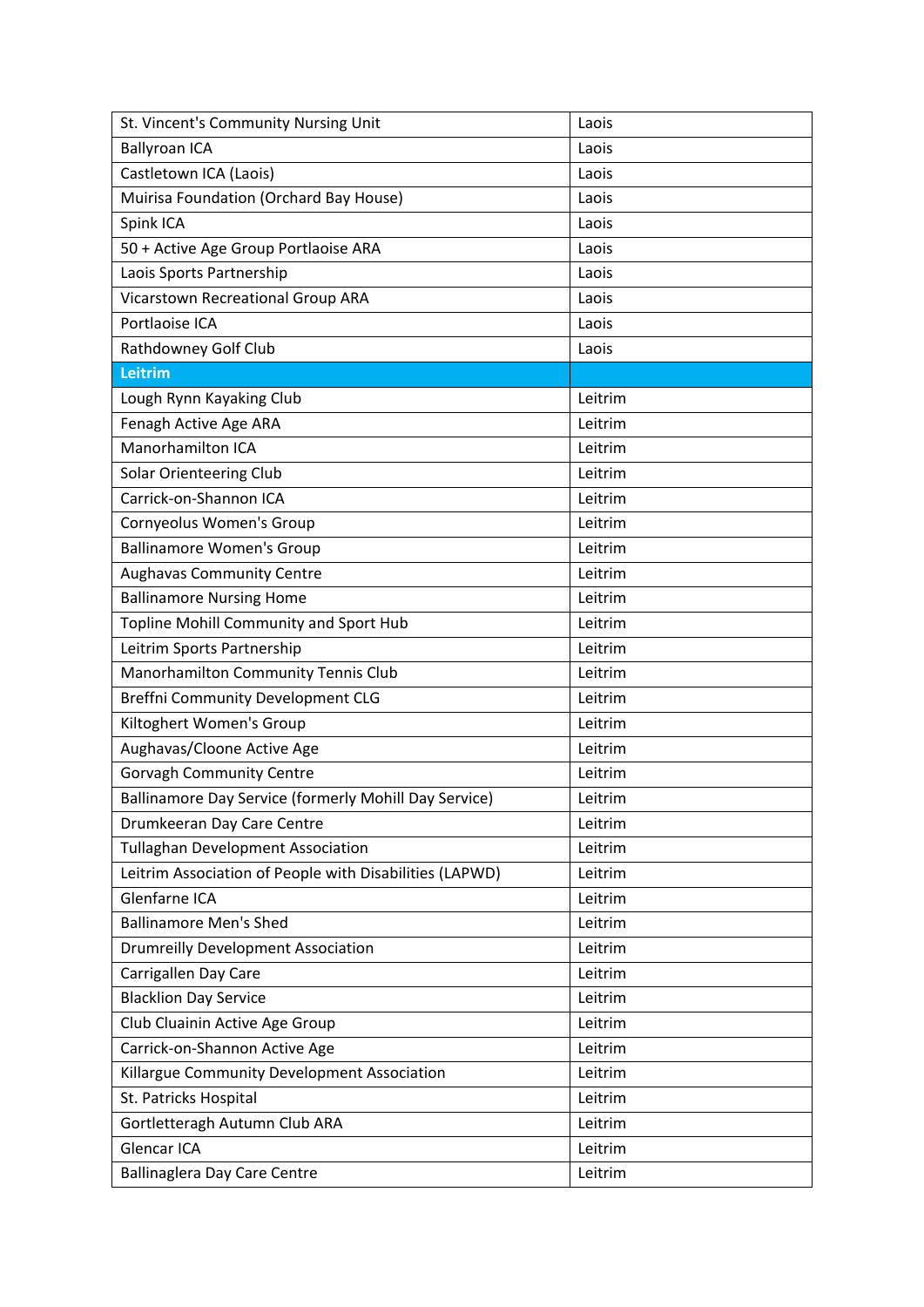| Dromahair Wednesday Club ARA                   | Leitrim  |
|------------------------------------------------|----------|
| <b>Eslin Womens Group</b>                      | Leitrim  |
| Annaduff ICA                                   | Leitrim  |
| Aughavas ICA                                   | Leitrim  |
| 24/7 Family Carers                             | Leitrim  |
| Gaelic 4 Mothers & Others, St. Mary's GAA Club | Leitrim  |
| Killenummery Womens Group                      | Leitrim  |
| <b>Limerick</b>                                |          |
| Ciac Squash Club                               | Limerick |
| Southill Dining Club                           | Limerick |
| Moyross Sport & Physical Activity Hub          | Limerick |
| Doon and District Men's Shed                   | Limerick |
| Murroe Maria Social Club                       | Limerick |
| <b>Caherdavin and District Men's Shed</b>      | Limerick |
| <b>U3A Limerick</b>                            | Limerick |
| Limerick City ICA                              | Limerick |
| Dooradoyle Raheen Mens Shed                    | Limerick |
| Ardagh ICA                                     | Limerick |
| Limerick Lawn Tennis Club                      | Limerick |
| Mainistir na Feile ICA                         | Limerick |
| Thursday Club                                  | Limerick |
| Caherconlish Caherline Community Council CLG   | Limerick |
| <b>Mulcair Men's Shed</b>                      | Limerick |
| Castleconnell ICA                              | Limerick |
| <b>Shannon Paddlers</b>                        | Limerick |
| <b>Broadford ICA</b>                           | Limerick |
| <b>Broadford and District ARA</b>              | Limerick |
| <b>Athlunkard Community Hub</b>                | Limerick |
| <b>Caherass Nursing Home</b>                   | Limerick |
| Crecora ICA                                    | Limerick |
| Our Lady's Day Care Centre                     | Limerick |
| Limerick Regional Probus Club                  | Limerick |
| <b>Shannon Dragons</b>                         | Limerick |
| <b>Headway Limerick</b>                        | Limerick |
| Grange ICA                                     | Limerick |
| Adare Women's 20/20 Club (Women's Shed)        | Limerick |
| Fedamore ICA                                   | Limerick |
| <b>Adare ARA</b>                               | Limerick |
| Our Lady of Lourdes Line Dancing               | Limerick |
| St. John's Senior Citizens Club                | Limerick |
| Doon ICA                                       | Limerick |
| St. Mary's Strictly Dancing Group              | Limerick |
| Raheen ARA                                     | Limerick |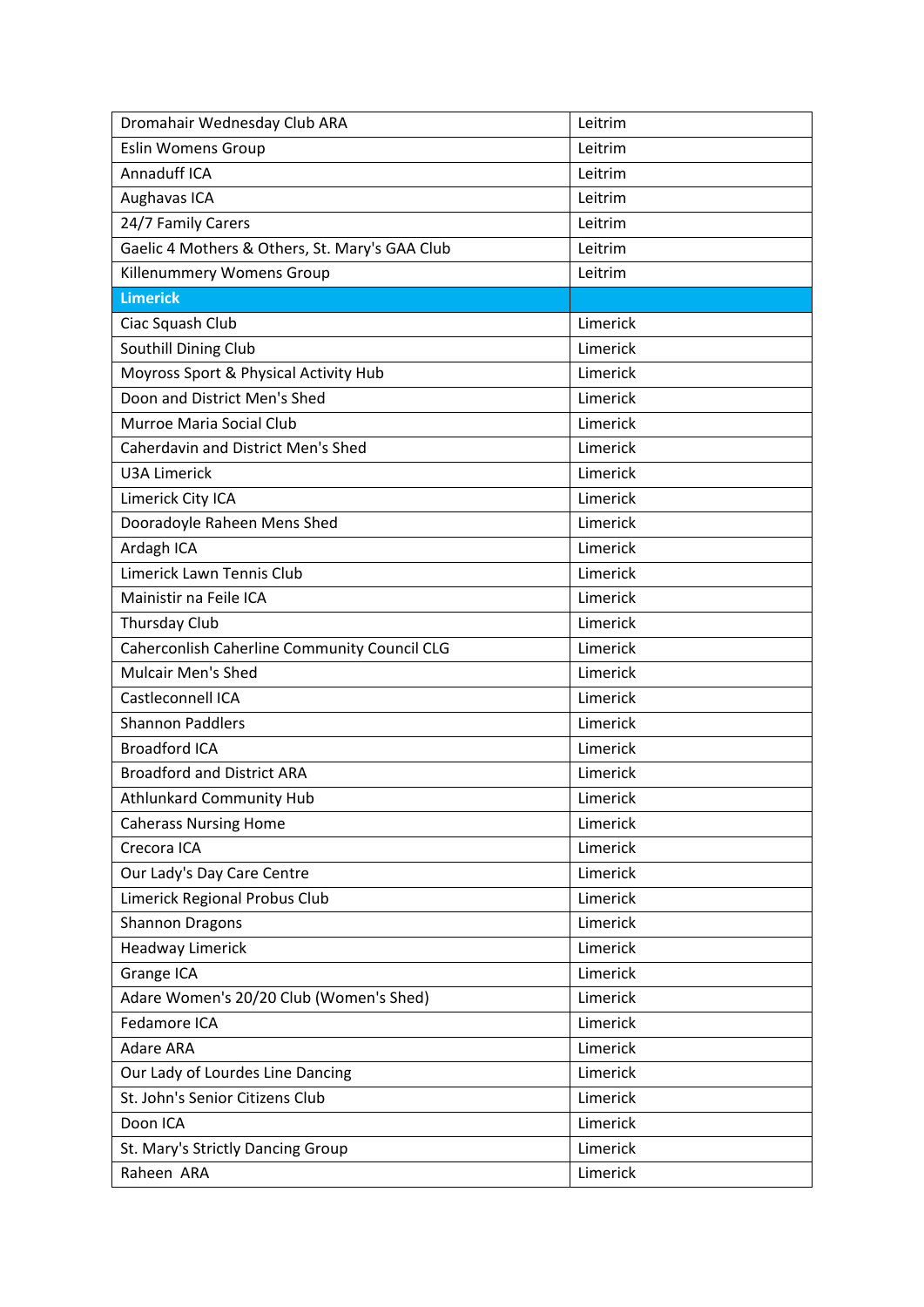| <b>Limerick Strand Probus Club</b>           | Limerick |
|----------------------------------------------|----------|
| Cappamore ICA                                | Limerick |
| Oola Gaelic 4 Mothers + Others               | Limerick |
| Our Lady of Lourdes Community Services Group | Limerick |
| <b>Patrickswell ARA</b>                      | Limerick |
| Irish Wheelchair Association, Limerick       | Limerick |
| Limerick Sports Partnership                  | Limerick |
| <b>Embury Close Sheltered Housing</b>        | Limerick |
| Oola ICA                                     | Limerick |
| <b>Longford</b>                              |          |
| Newtowncashel ICA                            | Longford |
| lanesboro Triathlon Club                     | Longford |
| Killoe G4M&O                                 | Longford |
| The Harry Farrell Over 55's Badminton Club   | Longford |
| <b>Bunlahy Area Action Group</b>             | Longford |
| Legan ICA                                    | Longford |
| St. Joseph's Care Centre                     | Longford |
| Hillside Club ARA                            | Longford |
| St. Joseph's Day Care, Longford              | Longford |
| Dromard GAA Club                             | Longford |
| Killoe Men's Shed                            | Longford |
| <b>Drumlish Community Association</b>        | Longford |
| St. Mary's Community Campus, Edgeworthstown  | Longford |
| <b>Ballymacormack ICA</b>                    | Longford |
| Emmet Og                                     | Longford |
| Longford Town ICA                            | Longford |
| Longford Sports Partnership                  | Longford |
| Longford COPD Support Group                  | Longford |
| Arthritis Ireland, Longford Branch           | Longford |
| <b>Granard ICA</b>                           | Longford |
| Club Fifty Five                              | Longford |
| North Longford Men's Group                   | Longford |
| Longford Mother's Union                      | Longford |
| <b>Ballinamuck ICA</b>                       | Longford |
| Ballymahon Day Care and Resource Centre Ltd  | Longford |
| Ardagh ICA Longford                          | Longford |
| Newtownforbes Senior Citizens Club ARA       | Longford |
| Drumlish Ballinamuck Men's Shed              | Longford |
| Louth                                        |          |
| St. Nicholas GFC Drogheda                    | Louth    |
| Moorehall Lodge                              | Louth    |
| <b>Newtown Blues GFC</b>                     | Louth    |
| Lannleire GAA (LGFA)                         | Louth    |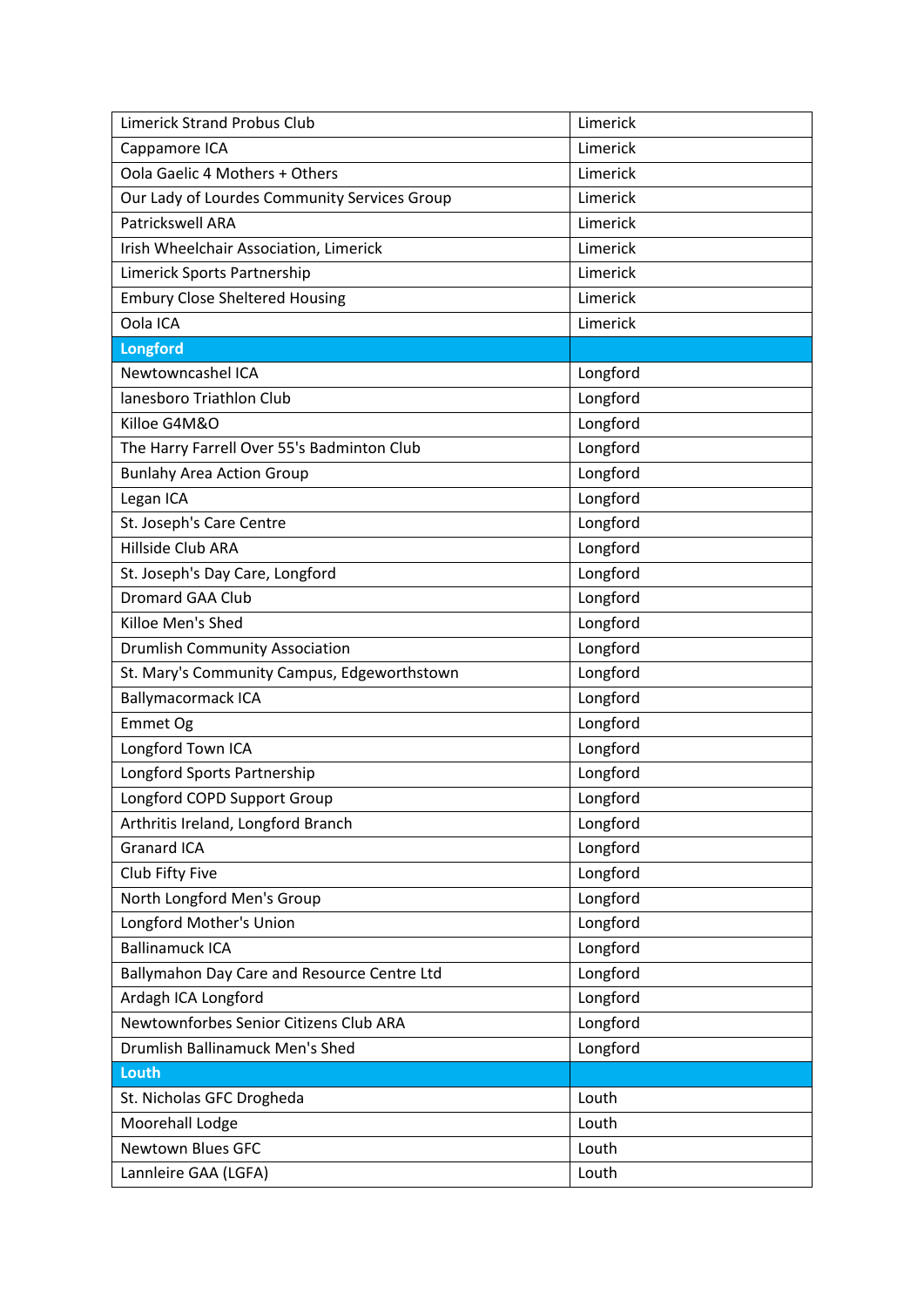| Men's Shed Seatown Dundalk                                       | Louth |
|------------------------------------------------------------------|-------|
| Clogherhead/Walshestown ICA Guild                                | Louth |
| <b>Faughart Social Group ARA</b>                                 | Louth |
| Louth Sports Partnerships                                        | Louth |
| Redeemer Athletic Club                                           | Louth |
| Alzheimer Society of Ireland, Drogheda Day Care Centre           | Louth |
| Dundalk ICA                                                      | Louth |
| Omeath District Development Co Ltd.                              | Louth |
| Drogheda District Support 4 Older people, Monday Morning         | Louth |
| Club                                                             |       |
| <b>Omeath and District ARA</b>                                   | Louth |
| Drogheda ICA                                                     | Louth |
| Kilkerley ICA                                                    | Louth |
| Ardee ARA                                                        | Louth |
| Dundalk ARA                                                      | Louth |
| <b>Mattock Rangers LGFA</b>                                      | Louth |
| Louth Village ICA                                                | Louth |
| <b>Mayo</b>                                                      |       |
| <b>Swinford Triathlon Club</b>                                   | Mayo  |
| Kilglass Enniscrone United FC                                    | Mayo  |
| Craoibhin Ballina                                                | Mayo  |
| Castlebar ICA                                                    | Mayo  |
| D'Alton CNU                                                      | Mayo  |
| Ballycastle and District Voluntary Housing Association / Suifinn | Mayo  |
| Way                                                              |       |
| <b>Shrule Active Over 55s</b>                                    | Mayo  |
| Westport Squash Club                                             | Mayo  |
| Irish Wheelchair Association, Castlebar                          | Mayo  |
| <b>Ava Marie Nursing Home</b>                                    | Mayo  |
| Crossmolina Community Council CLG                                | Mayo  |
| Mayo Sports Partnership                                          | Mayo  |
| <b>Ballyglass Active Age</b>                                     | Mayo  |
| <b>Clogher ARA</b>                                               | Mayo  |
| <b>Castlebar Men's Shed</b>                                      | Mayo  |
| <b>Castlebar Tennis Club</b>                                     | Mayo  |
| <b>Bonniconlon ICA</b>                                           | Mayo  |
| Kilmovee Community Centre                                        | Mayo  |
| <b>Curam Family Centre</b>                                       | Mayo  |
| Lacken Community Care                                            | Mayo  |
| <b>Ballintubber GAA Club</b>                                     | Mayo  |
| Family Resource Centre BAllina                                   | Mayo  |
| G4M+O Claremorris                                                | Mayo  |
| Kilkelly ICA                                                     | Mayo  |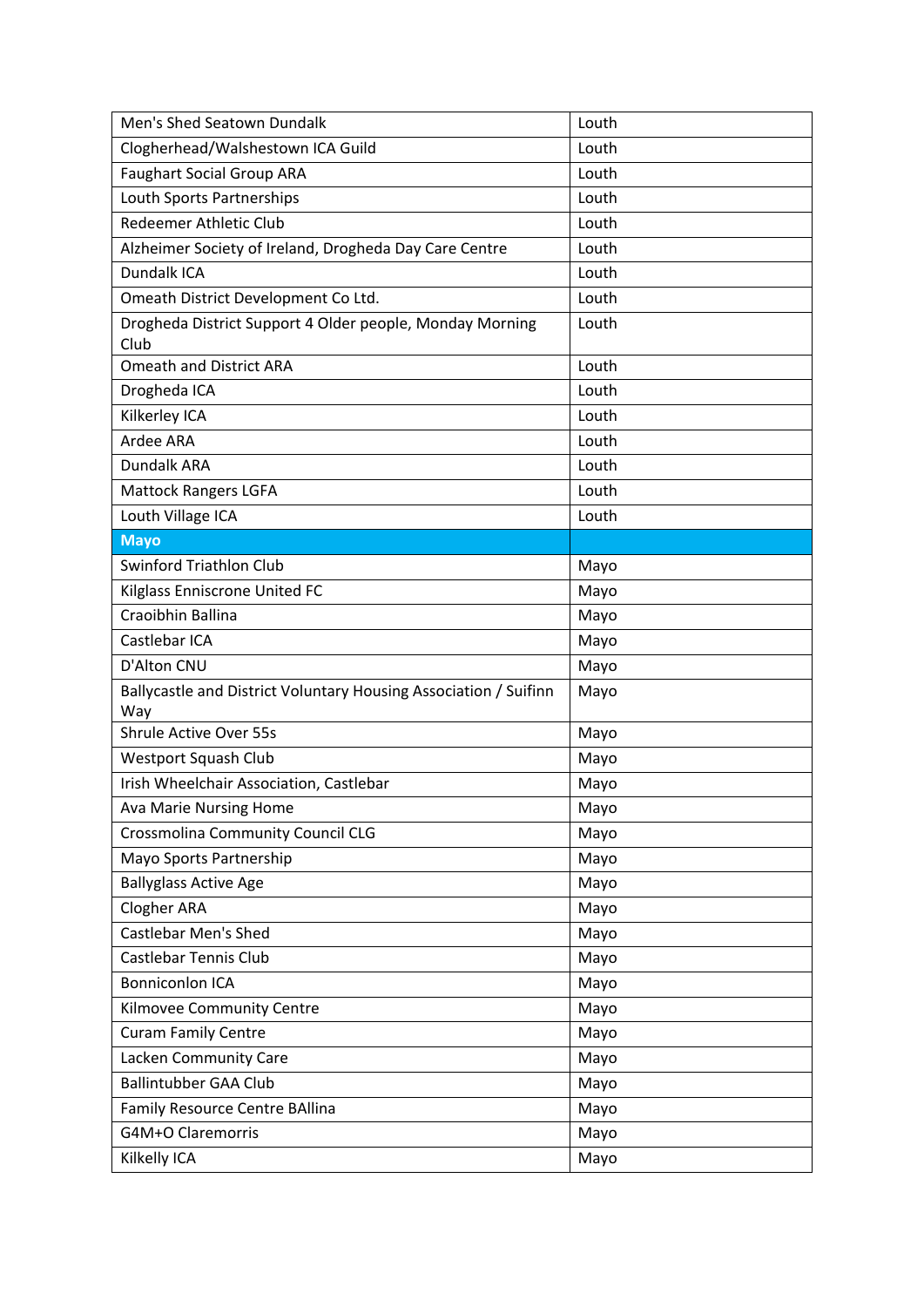| <b>Balla ARA</b>                         | Mayo  |
|------------------------------------------|-------|
| Lecanvey Community Centre                | Mayo  |
| Monday Meets Club 55+                    | Mayo  |
| <b>Castlebar Social Services</b>         | Mayo  |
| <b>Friars Lodge Nursing Home</b>         | Mayo  |
| Moy ICA                                  | Mayo  |
| Moyvalley Freestyle Martial Arts         | Mayo  |
| Cairdeas Family Resource Centre          | Mayo  |
| Mayo Gael LGFA                           | Mayo  |
| <b>St Brendans Nursing Home</b>          | Mayo  |
| Killeen Community Council Ltd.           | Mayo  |
| <b>Behy ICA</b>                          | Mayo  |
| <b>CLG Thuar Mhic Éadaigh</b>            | Mayo  |
| <b>TACU Family Resource Centre</b>       | Mayo  |
| <b>Ballina ARA</b>                       | Mayo  |
| Knockmore/Rathduff Women's Group         | Mayo  |
| Hi-noon club (Tithe Cois Tra)            | Mayo  |
| <b>Ballinrobe ARA</b>                    | Mayo  |
| <b>Westport ARA</b>                      | Mayo  |
| <b>Ballina Tennis Club</b>               | Mayo  |
| <b>Westport Careers Group</b>            | Mayo  |
| Thursday Club, Kilmovee Active Age Group | Mayo  |
| <b>Westport Ladies Social Group</b>      | Mayo  |
| Irish Wheelchair Association, Belmullet  | Mayo  |
| Lacken Carer's Support Group             | Mayo  |
| Knock Elderly Network Group              | Mayo  |
| Eskeragh Old School House                | Mayo  |
| Mulranny ICA                             | Mayo  |
| Mulranny ARA                             | Mayo  |
| Castlebar Golf Club                      | Mayo  |
| <b>Meath</b>                             |       |
| Alpha Dive Sub Aqua Club                 | Meath |
| Mens Shed Dunboyne                       | Meath |
| Ratoath ICA                              | Meath |
| <b>St Patricks Snooker Club</b>          | Meath |
| <b>Kilbrew Nursing Home</b>              | Meath |
| Kilmessan Men's Shed                     | Meath |
| <b>Carlanstown Community Development</b> | Meath |
| Summerhill ICA                           | Meath |
| Kilmesssan Bowls Club                    | Meath |
| <b>Horace Plunkett ICA</b>               | Meath |
| Skane Kilmessan Active Retirement        | Meath |
| <b>Millbury Nursing Home</b>             | Meath |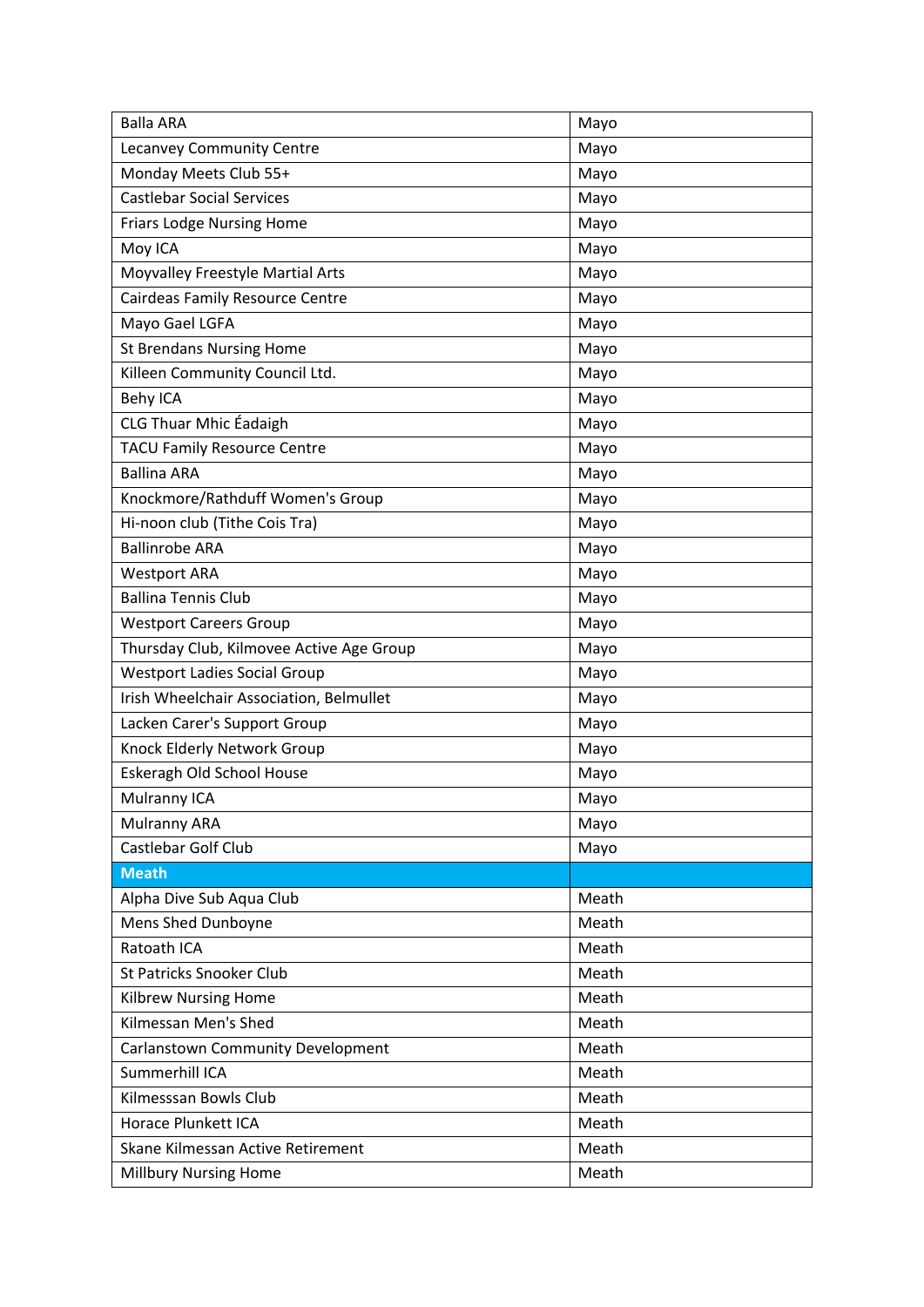| Meath Local Sports Partnership             | Meath    |
|--------------------------------------------|----------|
| Irish Wheelchair Association, Navan        | Meath    |
| Nobber Friendship Club ARA                 | Meath    |
| <b>Clonard GAA</b>                         | Meath    |
| <b>Oldcastle ARA</b>                       | Meath    |
| Third Age Foundation                       | Meath    |
| <b>Trim GAA</b>                            | Meath    |
| St. Elizabeth's Nursing Home Athboy        | Meath    |
| Kilcloon ICA                               | Meath    |
| Oldcastle GFC Club                         | Meath    |
| <b>Bective ICA</b>                         | Meath    |
| <b>Bohermeen ARA</b>                       | Meath    |
| Scurlogstown ICA                           | Meath    |
| Lismullen ICA                              | Meath    |
| Dunsany Ladies                             | Meath    |
| <b>Monaghan</b>                            |          |
| Killeevan Development Association          | Monaghan |
| Emyvale GAA Handball Club                  | Monaghan |
| Ardaghey ICA                               | Monaghan |
| <b>Castleross Nursing Home</b>             | Monaghan |
| Monaghan Sports Partnership                | Monaghan |
| Smithboro ICA                              | Monaghan |
| Greenan's Cross Development Committee      | Monaghan |
| Carrickasedge Social Centre                | Monaghan |
| Monaghan Harps Handball Club               | Monaghan |
| The Peace Link                             | Monaghan |
| Monaghan Men's Shed                        | Monaghan |
| Rockcorry ICA                              | Monaghan |
| Family Carers Ireland (Monaghan Region)    | Monaghan |
| Magheracloone ICA                          | Monaghan |
| <b>Ballybay ICA</b>                        | Monaghan |
| Latton O'Rahilly GAA Club                  | Monaghan |
| <b>Offaly</b>                              |          |
| <b>Ferbane Care Centre</b>                 | Offaly   |
| <b>Family Carers Ireland Offaly</b>        | Offaly   |
| Naomh Mhuire                               | Offaly   |
| Seir Kieran ARA                            | Offaly   |
| Family Carers Ireland Offaly               | Offaly   |
| Clareen ICA (Birr)                         | Offaly   |
| <b>Ofalia House community Nursing Home</b> | Offaly   |
| Mucklagh ARA                               | Offaly   |
| Family Carers Ireland (Meath)              | Offaly   |
| Athlone ICA                                | Offaly   |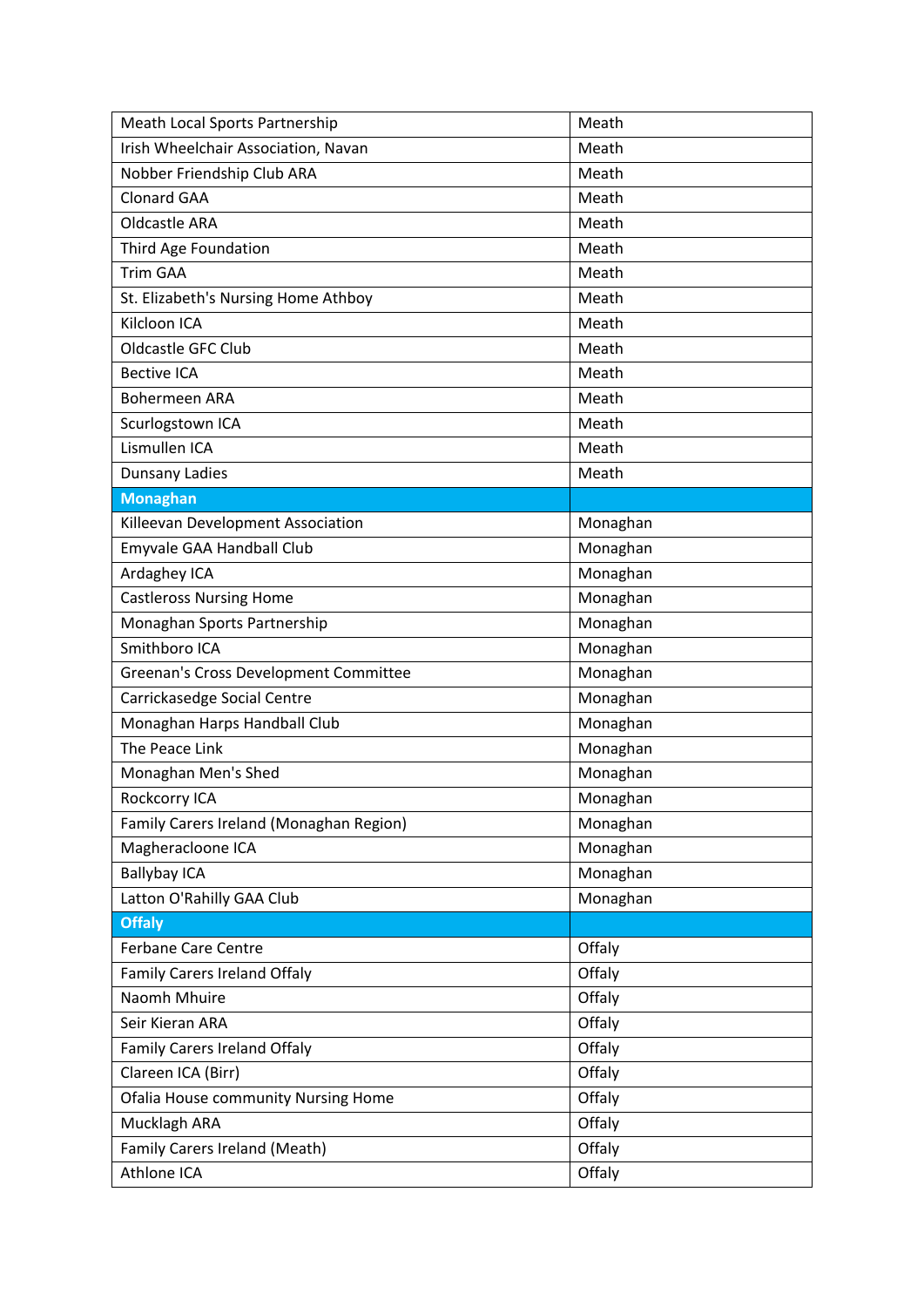| Barna ARA                                                                 | Offaly    |
|---------------------------------------------------------------------------|-----------|
| <b>Tullamore ARA</b>                                                      | Offaly    |
| Offaly Sub Aqua Club                                                      | Offaly    |
| Rahan ICA                                                                 | Offaly    |
| Arden View Active Age Group                                               | Offaly    |
| <b>Offaly Sports Partnership</b>                                          | Offaly    |
| <b>Roscommon</b>                                                          |           |
| Lissacul Reminiscence                                                     | Roscommon |
| Lanesboro ICA                                                             | Roscommon |
| Castlerea Community & FRC                                                 | Roscommon |
| Castlerea Golf Club                                                       | Roscommon |
| <b>Boyle Community Tennis Association</b>                                 | Roscommon |
| Rooskey Development & Social Inclusion Group                              | Roscommon |
| <b>Keadue Social Services</b>                                             | Roscommon |
| Castlerea Services, Brothers of Charity Services Ireland - West<br>Region | Roscommon |
| Farnview Hostel, Strokestown                                              | Roscommon |
| Sliabh Ban Athletics Club                                                 | Roscommon |
| <b>Ballintubber Active Age</b>                                            | Roscommon |
| <b>Strokestown Day Centre</b>                                             | Roscommon |
| Irish Wheelchair Association, Roscommon                                   | Roscommon |
| <b>Kiltoom Community Group</b>                                            | Roscommon |
| Roscommon town ICA                                                        | Roscommon |
| Ballinagore Health + Leisure Centre                                       | Roscommon |
| Ballaghaderreen FRC                                                       | Roscommon |
| Drumboylan ICA                                                            | Roscommon |
| Roscara Active Age Group                                                  | Roscommon |
| Four Roads (Tisrara) ARA                                                  | Roscommon |
| Ballaghaderreen ARA                                                       | Roscommon |
| <b>Cortober Residents Association</b>                                     | Roscommon |
| Co. Roscommon Disability Support Group                                    | Roscommon |
| Roscommon Sports Partnership                                              | Roscommon |
| <b>Ballaghaderreen Social Services CLG</b>                                | Roscommon |
| Elphin Day Care Centre (Elphin Social Services)                           | Roscommon |
| <b>Breedogue ARA</b>                                                      | Roscommon |
| <b>Sligo</b>                                                              |           |
| Bunninadden Sports and Leisure Centre                                     | Sligo     |
| Carraroe and District Regeneration Assoc. (Walking Group)                 | Sligo     |
| <b>Ballymote ARA</b>                                                      | Sligo     |
| <b>Tubbercurry Ladies Golf Club</b>                                       | Sligo     |
| Sligo Triathlon Club                                                      | Sligo     |
| <b>West Sligo Family Resource Centre</b>                                  | Sligo     |
| Gleann ICA                                                                | Sligo     |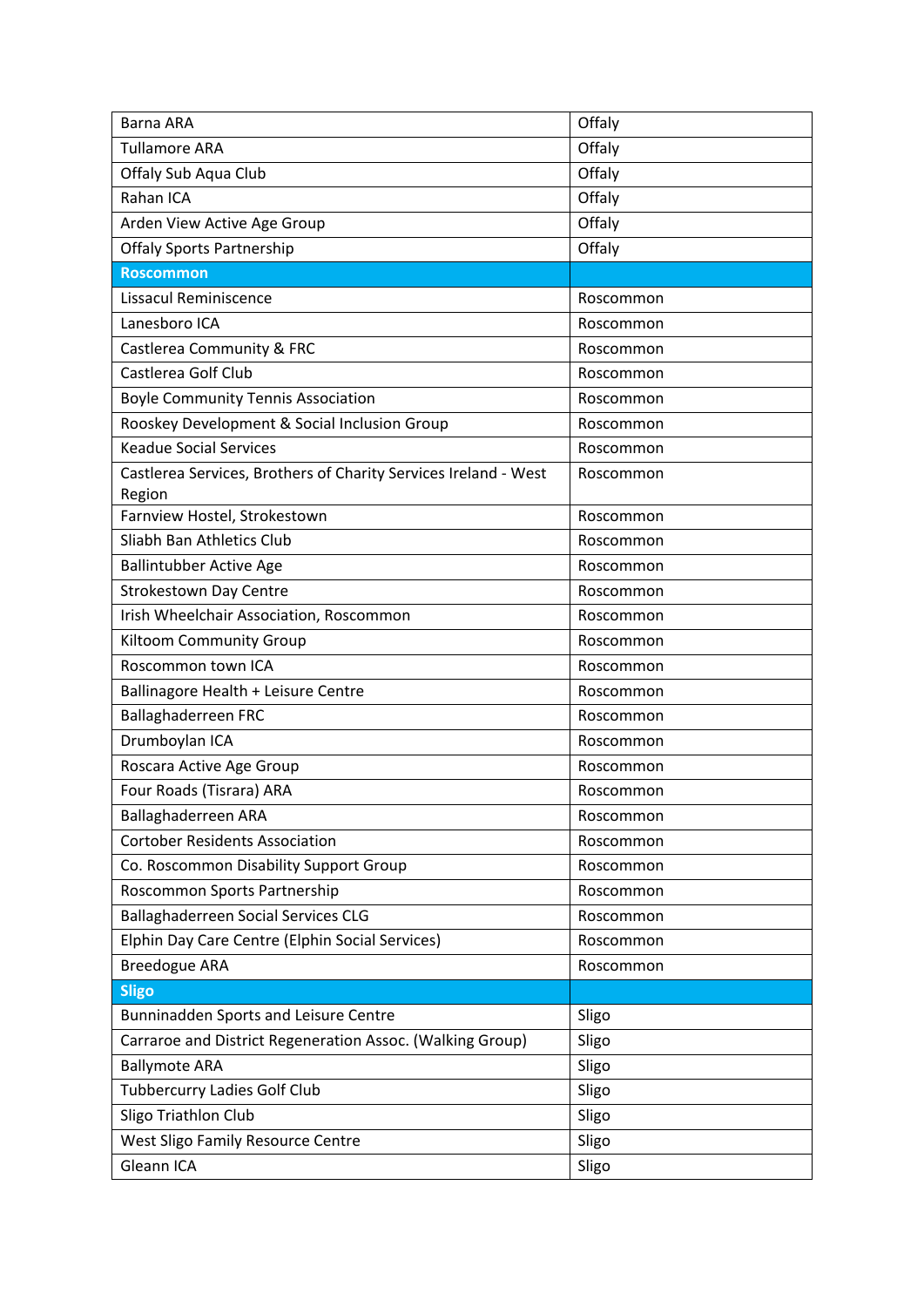| West Sligo Young @ Heart Club                               | Sligo     |
|-------------------------------------------------------------|-----------|
| <b>Medb's Dragon Warrios</b>                                | Sligo     |
| <b>Cranmore Women's Group</b>                               | Sligo     |
| Abbeyquarter Men's Group Cranmore Community Coop<br>Society | Sligo     |
| Tireragh Community Support Ltd.                             | Sligo     |
| Sligo Sports and Recreation Partnership                     | Sligo     |
| The Avalon Centre CLG                                       | Sligo     |
| <b>Tubbercurry Golf Club</b>                                | Sligo     |
| <b>Aclare ICA</b>                                           | Sligo     |
| <b>Curry ARA</b>                                            | Sligo     |
| <b>Womens Group Coolaney</b>                                | Sligo     |
| Abbeyquarter Community Centre                               | Sligo     |
| Cliffoney ARA (Young at Heart Club)                         | Sligo     |
| Skreen/Dromard Community Care ARA                           | Sligo     |
| Star of the Sea Strandhill ARA                              | Sligo     |
| Sligo ARA                                                   | Sligo     |
| Coolaney ICA                                                | Sligo     |
| <b>Enniscrone Women's Activities Club</b>                   | Sligo     |
| Sligo Men'sShed Assoc                                       | Sligo     |
| Sligo Tennis Club                                           | Sligo     |
| Sligo Lawn Bowls Club                                       | Sligo     |
| Northside Community Partnership Ltd Vintage Years           | Sligo     |
| Sligo Town ICA                                              | Sligo     |
| Lakeview ICA                                                | Sligo     |
| Ballaghaderreen Men's Shed                                  | Sligo     |
| Sligo HSE, North West Retired Persons Group                 | Sligo     |
| Owenmore Gaels GAA Club                                     | Sligo     |
| <b>Tubbercurry ARA</b>                                      | Sligo     |
| <b>Enniscrone Men's Shed</b>                                | Sligo     |
| Dromore West Men's Shed                                     | Sligo     |
| Gurteen Ladies Social and Wellbeing Group                   | Sligo     |
| <b>Tipperary</b>                                            |           |
| <b>Aherlow ICA</b>                                          | Tipperary |
| Killaloe Ballina Tennis Club (KBTC)                         | Tipperary |
| Mount Bruis Women's Group                                   | Tipperary |
| North Tipperary Development Company                         | Tipperary |
| Golden/Kilfeacle ICA                                        | Tipperary |
| Knock GAA                                                   | Tipperary |
| Moycarkey ICA                                               | Tipperary |
| Aras Mhuire Day Care Centre                                 | Tipperary |
| Carrick-on-Suir ICA                                         | Tipperary |
| Borrisoleigh Active Social Club                             | Tipperary |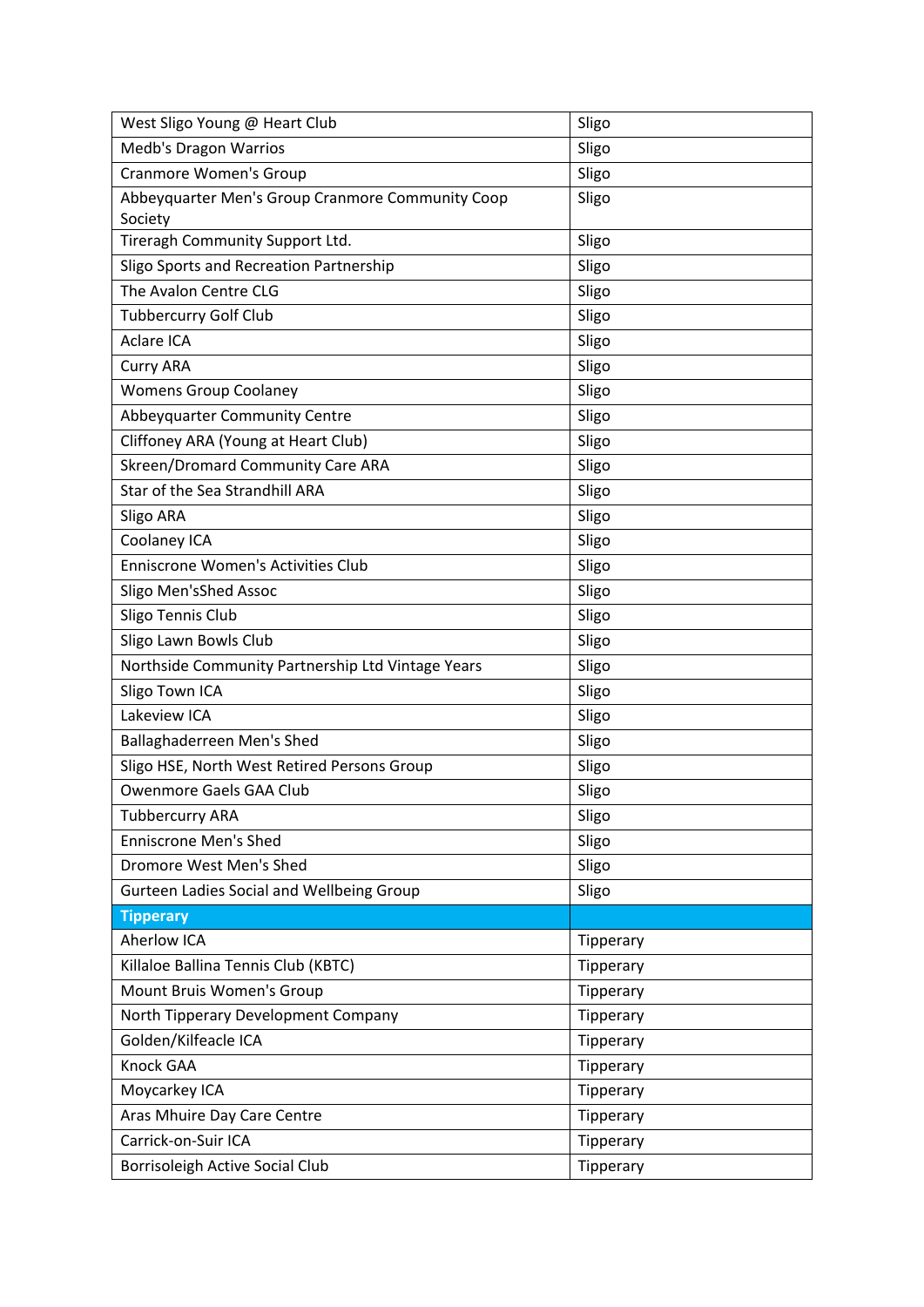| Cahir ARA                                                           | Tipperary |
|---------------------------------------------------------------------|-----------|
| Killenaule Senior Citizens                                          | Tipperary |
| Co Tipperary Lawn Tennis Club                                       | Tipperary |
| <b>Ballyporeen ICA</b>                                              | Tipperary |
| Powerstown/Lisronagh ICA                                            | Tipperary |
| Fethard Regional Community Sport and Recreational Campus<br>Co. Ltd | Tipperary |
| Cloughjordan ICA                                                    | Tipperary |
| <b>Ballingeary ICA</b>                                              | Tipperary |
| <b>SKS Management</b>                                               | Tipperary |
| <b>Bansha ICA</b>                                                   | Tipperary |
| Rathkeevan ICA                                                      | Tipperary |
| Borrisokane Athletic Club                                           | Tipperary |
| Borrisokane Day Care Centre                                         | Tipperary |
| Tipperary C.O.P.D Support                                           | Tipperary |
| Templemore ICA                                                      | Tipperary |
| Puckane & District Tennis Club                                      | Tipperary |
| <b>Cashel and District ARA</b>                                      | Tipperary |
| Moycarkey Borris Men's Shed                                         | Tipperary |
| Thurles ICA                                                         | Tipperary |
| <b>Ardeen Nursing Home</b>                                          | Tipperary |
| South Tipperary Tigers Special Olympics Club                        | Tipperary |
| Templemore ARA                                                      | Tipperary |
| Cahir Day Care Centre                                               | Tipperary |
| <b>Ardlinnan Community Council</b>                                  | Tipperary |
| Nenagh ARA                                                          | Tipperary |
| Kilsheelan and Kilcash ARA                                          | Tipperary |
| Golden Years Day Care Centre                                        | Tipperary |
| Irish Wheelchair Association, Roscrea                               | Tipperary |
| <b>Annacarty Donohill ARA</b>                                       | Tipperary |
| Silver Arch Family Resouce Centre                                   | Tipperary |
| <b>Tipperary Sports Partnership</b>                                 | Tipperary |
| <b>Waterford</b>                                                    |           |
| Causeway Bowls Club                                                 | Waterford |
| West Waterford Athletics Club                                       | Waterford |
| <b>Butlerstown ICA</b>                                              | Waterford |
| Clonea Rathgormack ICA                                              | Waterford |
| Lismore Tennis Club                                                 | Waterford |
| <b>Ballinroad ICA</b>                                               | Waterford |
| Dr Martin Day Centre                                                | Waterford |
| <b>Carbally Community Development Project</b>                       | Waterford |
| Care of the Aged (Waterford)                                        | Waterford |
| Waterford Older People's Council                                    | Waterford |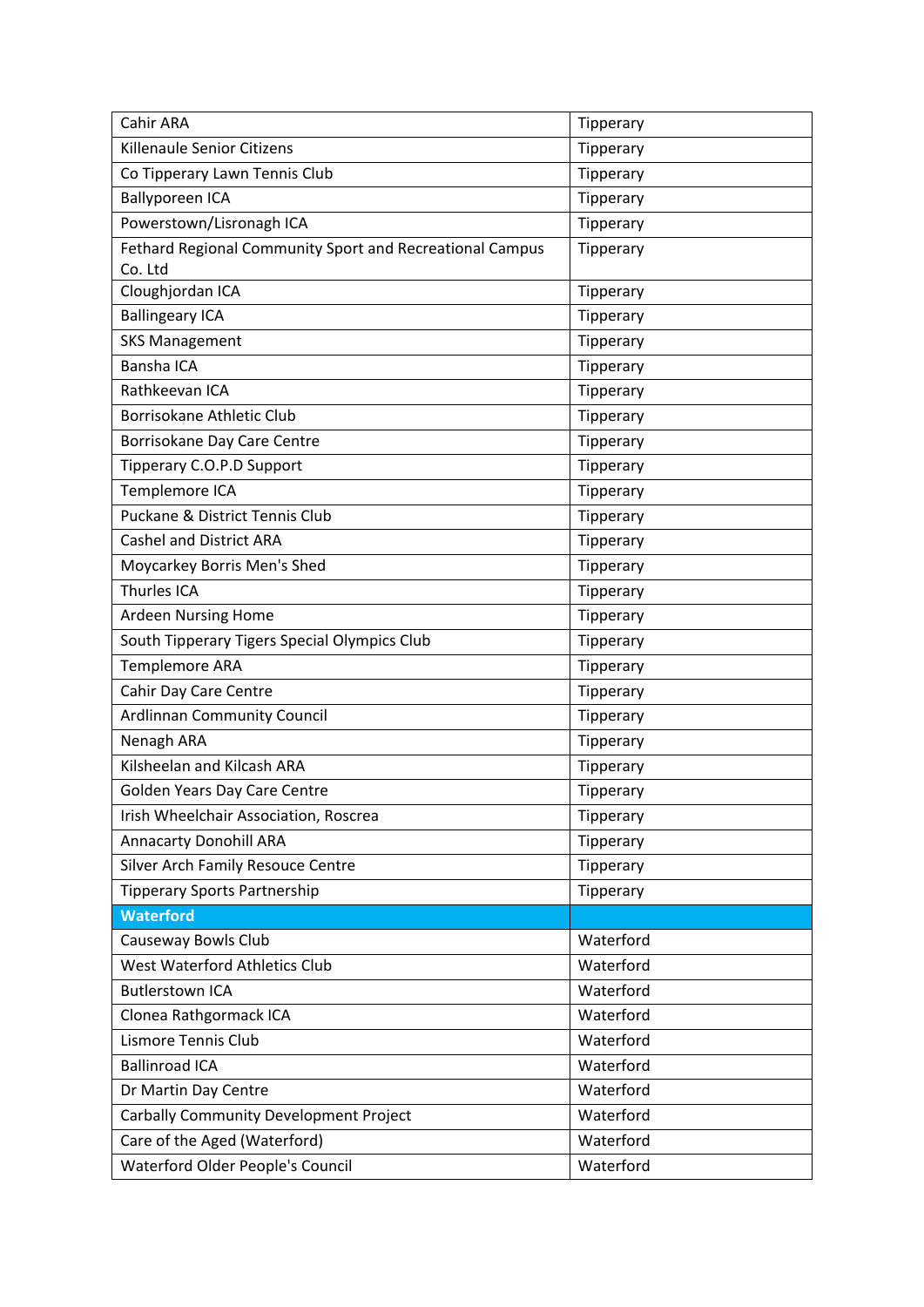| Minaun ICA                                                | Waterford |
|-----------------------------------------------------------|-----------|
| Shamrocks Ladies Gaelic Football Club (waterford)         | Waterford |
| <b>Waterford Greenway Joggers</b>                         | Waterford |
| Irish Wheelchair Association, Waterford                   | Waterford |
| Deise Women's Group                                       | Waterford |
| Tramore ICA                                               | Waterford |
| <b>Brownstown Residents Association</b>                   | Waterford |
| Killure Bridge Nursing Home                               | Waterford |
| Kinsalebeg/Clashmore Community Council                    | Waterford |
| <b>Carbally Active Retirement Group</b>                   | Waterford |
| Old Parish ICA                                            | Waterford |
| <b>Tramore Active Retirement Group</b>                    | Waterford |
| The Pres Badminton Club                                   | Waterford |
| <b>Waterford Sports Partnership</b>                       | Waterford |
| Glenbeg ICA                                               | Waterford |
| Cnoc Bui ARA                                              | Waterford |
| W.O.W. ARA                                                | Waterford |
| <b>Westmeath</b>                                          |           |
| St. Malachys GFC                                          | Westmeath |
| Loughanavelley Healthy Club                               | Westmeath |
| Killucan Area Services Ltd / Cairde ARA                   | Westmeath |
| Irish Wheelchair Association, Clonbrusk Resource Centre   | Westmeath |
| Mullingar Weightlifting Club                              | Westmeath |
| Kinnegad Women's Group ARA                                | Westmeath |
| <b>Athlone Running Club</b>                               | Westmeath |
| Brotenstown/Ballinea ICA                                  | Westmeath |
| Castletown Geoghegan Camogie Club                         | Westmeath |
| Garrycastle GAA                                           | Westmeath |
| Arthritis Ireland, Westmeath Branch                       | Westmeath |
| <b>Westmeath Sports Partnership</b>                       | Westmeath |
| <b>MPM Nursing Home LTD</b>                               | Westmeath |
| Coolamber ICA                                             | Westmeath |
| Castlepollard ICA                                         | Westmeath |
| Bun brosna/ Multyfarnham / Ballinafid ARA                 | Westmeath |
| Athboy ICA                                                | Westmeath |
| St Mary's ARA                                             | Westmeath |
| Athlone Branch National Widows Association                | Westmeath |
| <b>Wexford</b>                                            |           |
| Wexford Sub Aqua Club                                     | Wexford   |
| Ballycanew Ballyoughter Community Development Association | Wexford   |
| <b>Saint Aidans Services</b>                              | Wexford   |
| <b>Bunclody Men's Shed</b>                                | Wexford   |
| Enniscorthy Swimming Pool + Leisure Complex Ltd           | Wexford   |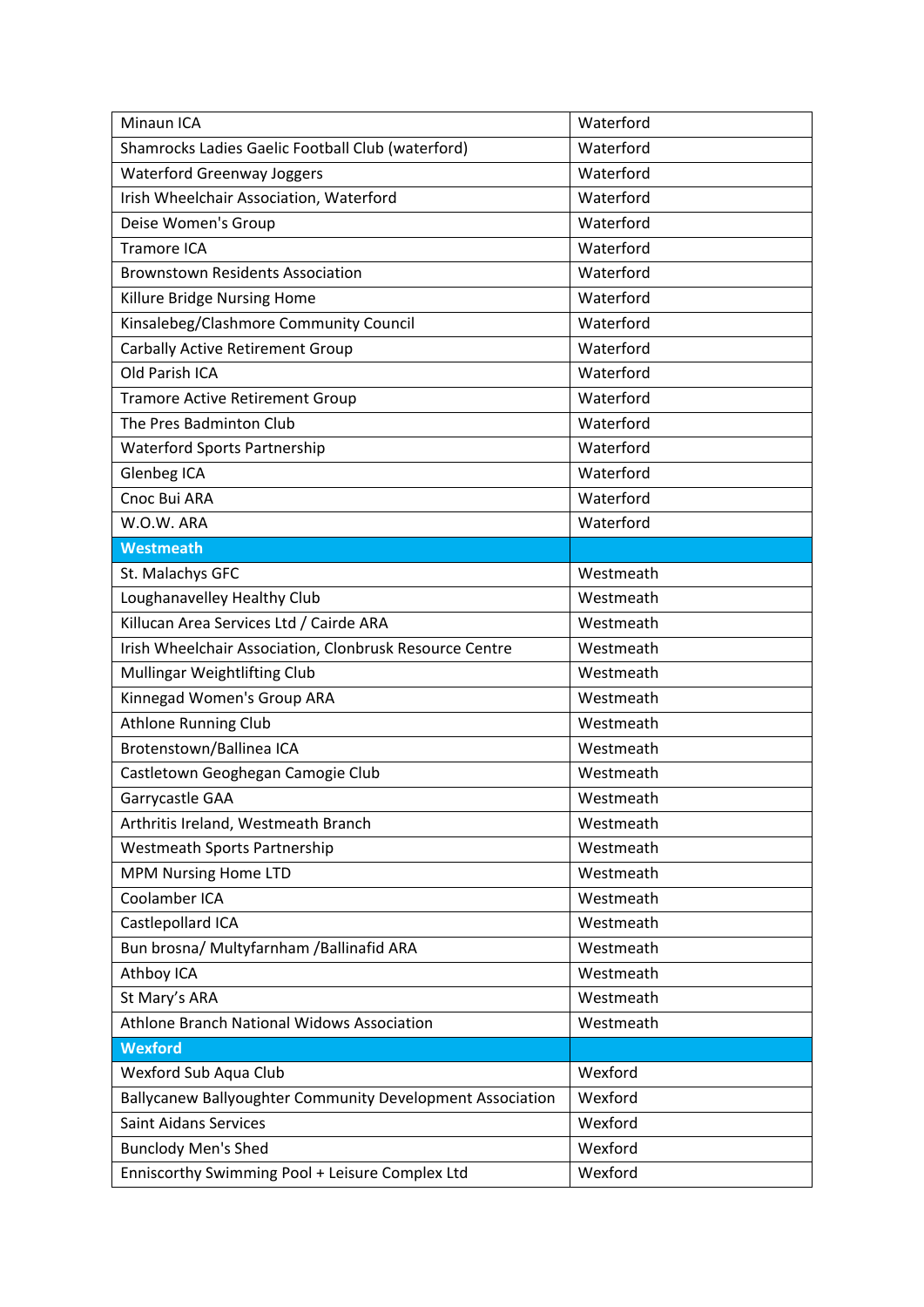| <b>Poulpeasty Women's Group</b>                        | Wexford |
|--------------------------------------------------------|---------|
| Kilanerin ICA                                          | Wexford |
| Kilrane Rosslare HRB Men's Shed                        | Wexford |
| Piercestown/Murrintown ARA                             | Wexford |
| <b>Enniscorthy Men's Shed</b>                          | Wexford |
| <b>New Ross ARA</b>                                    | Wexford |
| <b>Wexford Sports Partnership</b>                      | Wexford |
| Davidstown ICA                                         | Wexford |
| <b>Craanford ARA</b>                                   | Wexford |
| Psychiatry of Later Life                               | Wexford |
| <b>Ballyfad ICA</b>                                    | Wexford |
| Irish Wheelchair Association, Ballycanew               | Wexford |
| <b>Bree ICA</b>                                        | Wexford |
| Castletown Liam Mellows GAA for Mothers & Others       | Wexford |
| <b>Taghmon ICA</b>                                     | Wexford |
| Monaseed ICA                                           | Wexford |
| Camross ICA                                            | Wexford |
| Wexford Working Men's Club                             | Wexford |
| Rehabcare, Wexford                                     | Wexford |
| Kilrane/Rosslare Harbour ICA                           | Wexford |
| Boolavogue ICA                                         | Wexford |
| Ramsgrange Men's Shed                                  | Wexford |
| Rathnure H&F Club                                      | Wexford |
| Co. Wexford Community Workshop Enniscorthy Ltd (Astro  | Wexford |
| <b>Active Centre)</b>                                  | Wexford |
| Clonee LFC G4M+Os                                      |         |
| Shamrocks Ladies Gaelic Football Club                  | Wexford |
| <b>Taghmon Family Resource Centre</b>                  | Wexford |
| Duncannon ICA                                          | Wexford |
| Shelbourne Women's Group                               | Wexford |
| <b>Ballycanew Men's Shed</b>                           | Wexford |
| Castlebridge Men's Club                                | Wexford |
| Cappoglen Ltd.                                         | Wexford |
| <b>Oakfield Nursing Home</b>                           | Wexford |
| Tomhaggard Women's Shed                                | Wexford |
| Senior Citizens Concern Ltd and Ramsgrange ARG         | Wexford |
| Knockeen Nursing Home                                  | Wexford |
| <b>Ballyanne ICA</b>                                   | Wexford |
| <b>Wickow</b>                                          |         |
| <b>Wicklow Town ICA</b>                                | Wicklow |
| Bray Family Resource and Development Project CLG       | Wicklow |
| Greystones People's Project Family Resource Centre FRC | Wicklow |
| <b>Tinahely Mens Shed</b>                              | Wicklow |